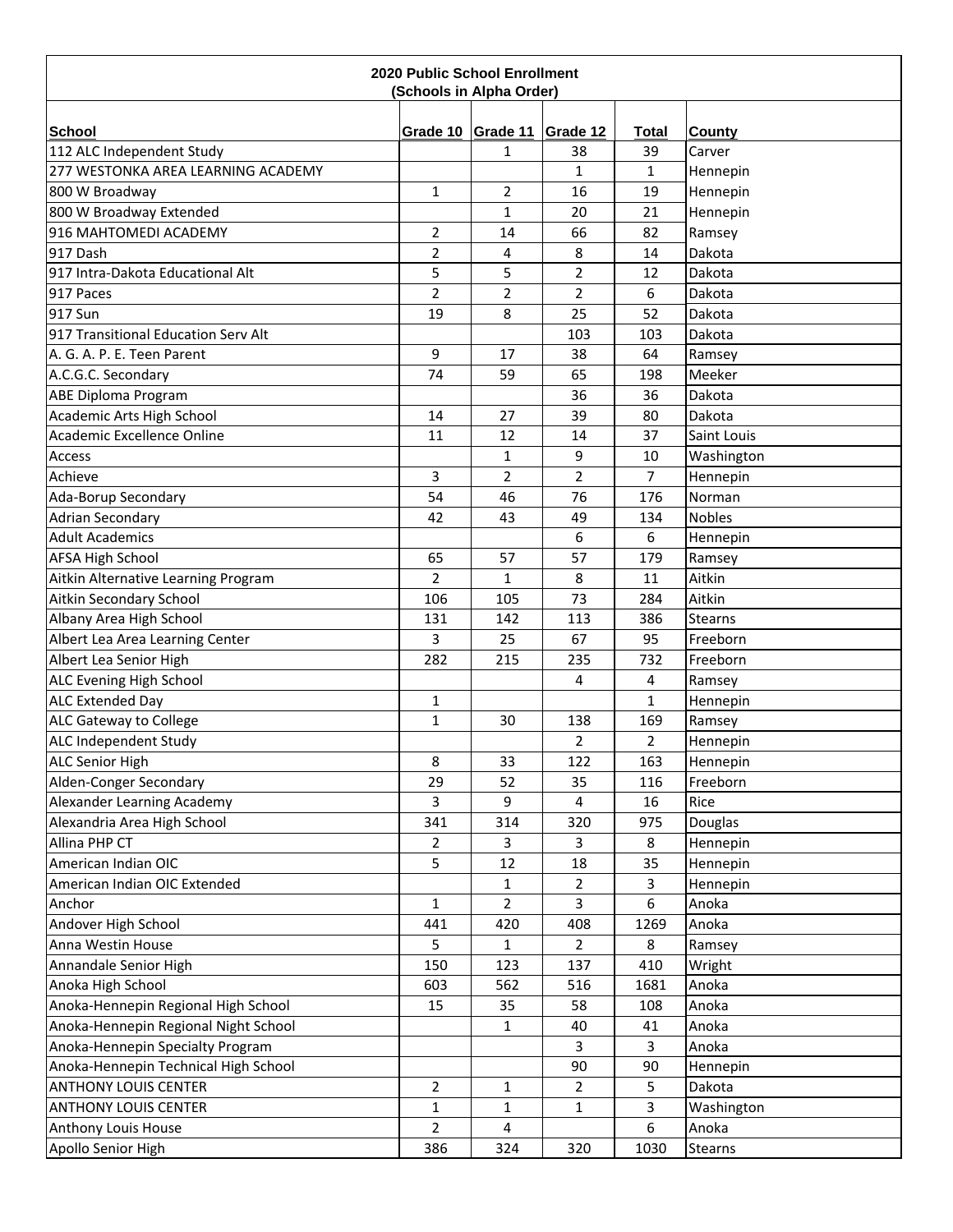| Apple Valley Senior High                         | 457            | 404          | 348            | 1209           | Dakota            |
|--------------------------------------------------|----------------|--------------|----------------|----------------|-------------------|
| Arcadia Charter School                           | 15             | 9            | 17             | 41             | Rice              |
| Aris Woodwinds                                   | $\overline{2}$ | 2            |                | 4              | Washington        |
| <b>Arrowhead Academy</b>                         | 4              | 11           | 6              | 21             | Saint Louis       |
| <b>ASD Program</b>                               |                |              | 3              | 3              | Nicollet          |
| Ashby Secondary                                  | 27             | 27           | 15             | 69             | Grant             |
| <b>Assessment Center</b>                         |                |              | 1              | 1              | Ramsey            |
| Augsburg Fairview Academy                        | 4              | 15           | 66             | 85             | Hennepin          |
| Austin Area Learning Center                      | 18             | 30           | 90             | 138            | Mower             |
| <b>Austin Senior High</b>                        | 354            | 324          | 301            | 979            | Mower             |
| <b>Avalon School</b>                             | 48             | 41           | 57             | 146            | Ramsey            |
| Aware                                            |                | $\mathbf{1}$ | $\mathbf{1}$   | $\overline{2}$ | Washington        |
| <b>Badger Secondary</b>                          | 22             | 26           | 13             | 61             | Roseau            |
| <b>Bagley ALP</b>                                |                |              | 1              | 1              | Clearwater        |
| <b>Bagley Secondary</b>                          | 65             | 62           | 50             | 177            | Clearwater        |
| <b>Barnesville Secondary</b>                     | 60             | 77           | 50             | 187            | Clay              |
| <b>Barnum Secondary</b>                          | 62             | 53           | 59             | 174            | Carlton           |
| <b>Battle Lake Secondary</b>                     | 39             | 34           | 32             | 105            | <b>Otter Tail</b> |
| <b>Beacon ALP</b>                                | 3              |              |                | 95             |                   |
|                                                  |                | 38           | 54             |                | Hennepin          |
| BECKER ALTERNATIVE LEARNING PROGRAM              |                | 4            | 18             | 22             | Sherburne         |
| Becker Senior High                               | 215            | 244          | 202            | 661            | Sherburne         |
| Belgrade-Brooten-Elrosa Sec.                     | 60             | 45           | 48             | 153            | <b>Stearns</b>    |
| Belle Plaine Senior High                         | 121            | 136          | 91             | 348            | Scott             |
| Belle Plaine Transitions/Work Experience Program |                |              | 15             | 15             | Scott             |
| <b>BEMIDJI AREA LEARNING CENTER</b>              | 3              | 13           | 32             | 48             | Beltrami          |
| Bemidji Senior High                              | 343            | 357          | 321            | 1021           | Beltrami          |
| Bemidji Senior Lumberjack ALC                    | 24             | 24           | 23             | 71             | Beltrami          |
| BENSON AREA LEARNING CENTER                      | 3              | 10           | 13             | 26             | Swift             |
| <b>Benson Secondary</b>                          | 54             | 68           | 52             | 174            | Swift             |
| Benton Stearns Education District 18-21 Program  |                |              | 15             | 15             | Benton            |
| <b>BENTON-STEARNS EDUCATION CENTER</b>           |                | $\mathbf{1}$ | $\overline{2}$ | 3              | <b>Stearns</b>    |
| Benton-Stearns Education District                | 6              | 3            | 1              | 10             | Stearns           |
| <b>Bertha Secondary</b>                          | 37             | 37           | 29             | 103            | Todd              |
| <b>BES Transition Program</b>                    |                |              | 40             | 40             | Dakota            |
| Big Lake Senior High                             | 227            | 226          | 196            | 649            | Sherburne         |
| <b>Bigfork Secondary</b>                         | 29             | 22           | 18             | 69             | Itasca            |
| <b>Blackduck Secondary</b>                       | 52             | 41           | 43             | 136            | Beltrami          |
| <b>Blaine High School</b>                        | 817            | 679          | 712            | 2208           | Anoka             |
| <b>Blooming Prairie Secondary</b>                | 58             | 64           | 50             | 172            | Steele            |
| <b>Bloomington Transition Center</b>             |                |              | 27             | 27             | Hennepin          |
| <b>Blue Earth Area Secondary</b>                 | 86             | 84           | 74             | 244            | Faribault         |
| <b>BlueSky Charter School</b>                    | 69             | 123          | 244            | 436            | Dakota            |
| <b>BOLD Senior High School</b>                   | 52             | 52           | 58             | 162            | Renville          |
| <b>Braham Area Secondary</b>                     | 48             | 54           | 50             | 152            | Isanti            |
| <b>Brainerd Senior High</b>                      | 491            | 462          | 470            | 1423           | Crow Wing         |
| <b>Branch Out Transitional Services</b>          |                |              | 28             | 28             | Dakota            |
| Brandon-Evansville High School                   | 33             | 29           | 30             | 92             | Douglas           |
| Breckenridge Area Learning Program               | 1              | 2            | 4              | $\overline{7}$ | Wilkin            |
| Breckenridge Senior High                         | 51             | 51           | 58             | 160            | Wilkin            |
|                                                  |                |              |                |                |                   |
| <b>Bridge Transition Program</b>                 |                | $\mathbf{1}$ | 30             | 31             | Washington        |
| <b>Bridge View Special Education</b>             | 11             | 12           | 17             | 40             | Ramsey            |
| <b>Bridges</b>                                   |                |              | 84             | 84             | Anoka             |
| <b>Brittany's Place</b>                          | 1              |              |                | 1              | Ramsey            |
| Brooklyn Center Early College Academy            | $\mathbf{1}$   | 14           | 37             | 52             | Hennepin          |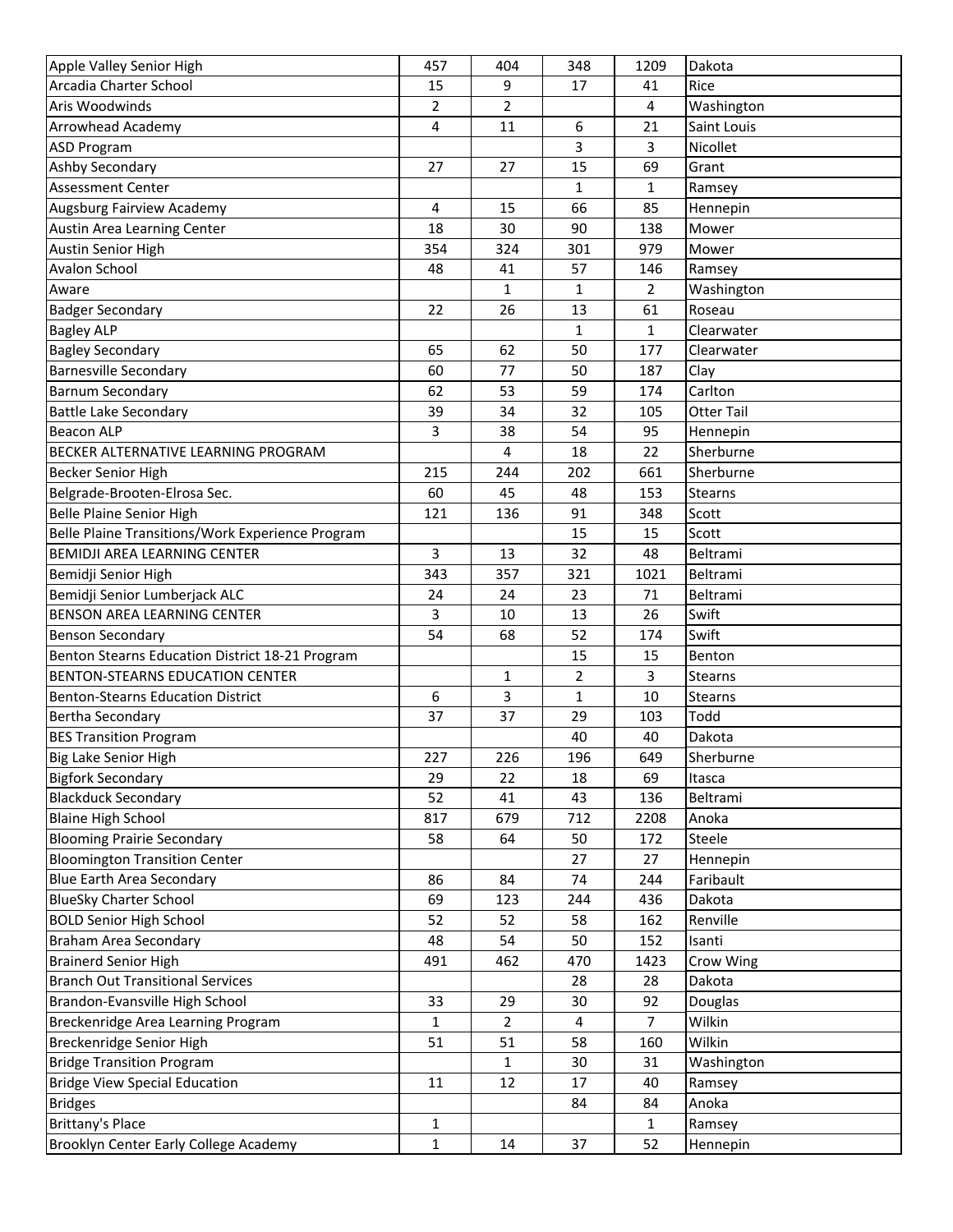| Brooklyn Center High School                     | 151            | 118          | 127            | 396            | Hennepin               |
|-------------------------------------------------|----------------|--------------|----------------|----------------|------------------------|
| Brooklyn Center Independent Study Program       | 1              | 4            | 4              | 9              | Hennepin               |
| <b>Browerville Secondary</b>                    | 41             | 43           | 46             | 130            | Todd                   |
| <b>Browns Valley Middle</b>                     | 1              |              |                | $\mathbf{1}$   | Traverse               |
| Buffalo Lake-Hector Secondary                   | 42             | 39           | 38             | 119            | Renville               |
| <b>Buffalo Senior High</b>                      | 466            | 475          | 433            | 1374           | Wright                 |
| Burnsville Alternative High School              | 8              | 47           | 120            | 175            | Dakota                 |
| <b>Burnsville High School</b>                   | 612            | 598          | 602            | 1812           | Dakota                 |
| <b>Butterfield Secondary</b>                    | 17             | 7            | 20             | 44             | Watonwan               |
| Byron Senior High School                        | 191            | 158          | 130            | 479            | Olmsted                |
| C.O.M.P.A.S.S.                                  |                |              | 27             | 27             | Sherburne              |
| <b>CALC Transition</b>                          |                |              | 30             | 30             | Anoka                  |
| Caledonia Senior High                           | 64             | 67           | 62             | 193            | Houston                |
| Cambridge-Isanti High School                    | 374            | 383          | 356            | 1113           | Isanti                 |
| Campbell-Tintah Secondary                       | 13             | 10           | $\overline{7}$ | 30             | Wilkin                 |
| Canby Secondary                                 | 55             | 38           | 39             | 132            | <b>Yellow Medicine</b> |
| <b>Cannon Falls Secondary</b>                   | 102            | 96           | 93             | 291            | Goodhue                |
| <b>CARDS Program</b>                            |                | 4            | 1              | 5              | Mower                  |
| Care & Treatment JDC/Von Wald                   | 8              | 3            | 7              | 18             | Olmsted                |
| Career and Life Transition Program - Shoreview  |                | $\mathbf{1}$ | 20             | 21             | Ramsey                 |
| Career and Life Transition Program - Twin Lakes |                |              | 47             | 47             | Ramsey                 |
| Career Pathways                                 | 9              | 13           | 63             | 85             | Ramsey                 |
| Carlton Secondary                               | 32             | 41           | 47             | 120            | Carlton                |
| Cass Lake-Bena Area Lrng. Cntr.                 | 21             | 20           | 27             | 68             |                        |
|                                                 |                |              |                |                | Cass                   |
| Cass Lake-Bena Secondary                        | 78             | 50           | 51             | 179            | Cass<br>Redwood        |
| <b>Cedar Mountain Secondary</b>                 | 42<br>5        | 40           | 30             | 112            |                        |
| Centennial Area Learning Center                 |                | 9            | 40             | 54             | Anoka                  |
| Centennial High School                          | 523            | 515          | 492            | 1530           | Anoka                  |
| Center School                                   | 9              | 11           | 19             | 39             | Hennepin               |
| Central Freedom School                          |                |              | 2              | $\overline{2}$ | <b>Blue Earth</b>      |
| Central High Area Learning Center               | 6              | 20           | 42             | 68             | <b>Blue Earth</b>      |
| Central MN Area Learn Cntr - Foley              |                |              | 3              | 3              | Benton                 |
| Central MN. ALC - Sauk Rapids                   |                |              | 4              | 4              | Benton                 |
| Central Senior High                             | 81             | 91           | 66             | 238            | Carver                 |
| Central Senior High                             | 518            | 458          | 376            | 1352           | Ramsey                 |
| Century Senior High                             | 379            | 432          | 354            | 1165           | Olmsted                |
| Champlin Park High School                       | 759            | 689          | 667            | 2115           | Hennepin               |
| Chanhassen High School                          | 425            | 379          | 390            | 1194           | Carver                 |
| Chaska High School                              | 387            | 396          | 336            | 1119           | Carver                 |
| Chatfield Secondary                             | 56             | 54           | 57             | 167            | Olmsted                |
| <b>Cherry Secondary</b>                         | 48             | 43           | 23             | 114            | Saint Louis            |
| <b>Chester Creek Academy</b>                    | $\overline{7}$ | 5            | $\mathbf{1}$   | 13             | Saint Louis            |
| Chisago County Schools' Life Work Center        |                |              | 29             | 29             | Chisago                |
| Chisago Lakes Senior High                       | 272            | 283          | 263            | 818            | Chisago                |
| Chisholm Secondary                              | 49             | 59           | 47             | 155            | Saint Louis            |
| Choice Alternative High School                  |                |              | 94             | 94             | Hennepin               |
| <b>CHOICE Technical Academy</b>                 | 9              | 11           | 15             | 35             | Steele                 |
| Chokio-Alberta Secondary                        | 30             | 11           | 11             | 52             | Stevens                |
| <b>CIP</b>                                      | $\overline{7}$ | 7            | 14             | 28             | Hennepin               |
| City Academy                                    | $\overline{2}$ | 15           | 100            | 117            | Ramsey                 |
| Clay County Outreach Center                     | $\overline{2}$ | 3            |                | 5              | Clay                   |
| Clearbrook-Gonvick Secondary                    | 47             | 37           | 25             | 109            | Clearwater             |
| <b>Cleveland Secondary</b>                      | 47             | 36           | 46             | 129            | Lesueur                |
| <b>Climax Secondary</b>                         | 14             | 17           | 17             | 48             | Climax Secondary       |
|                                                 |                |              |                |                |                        |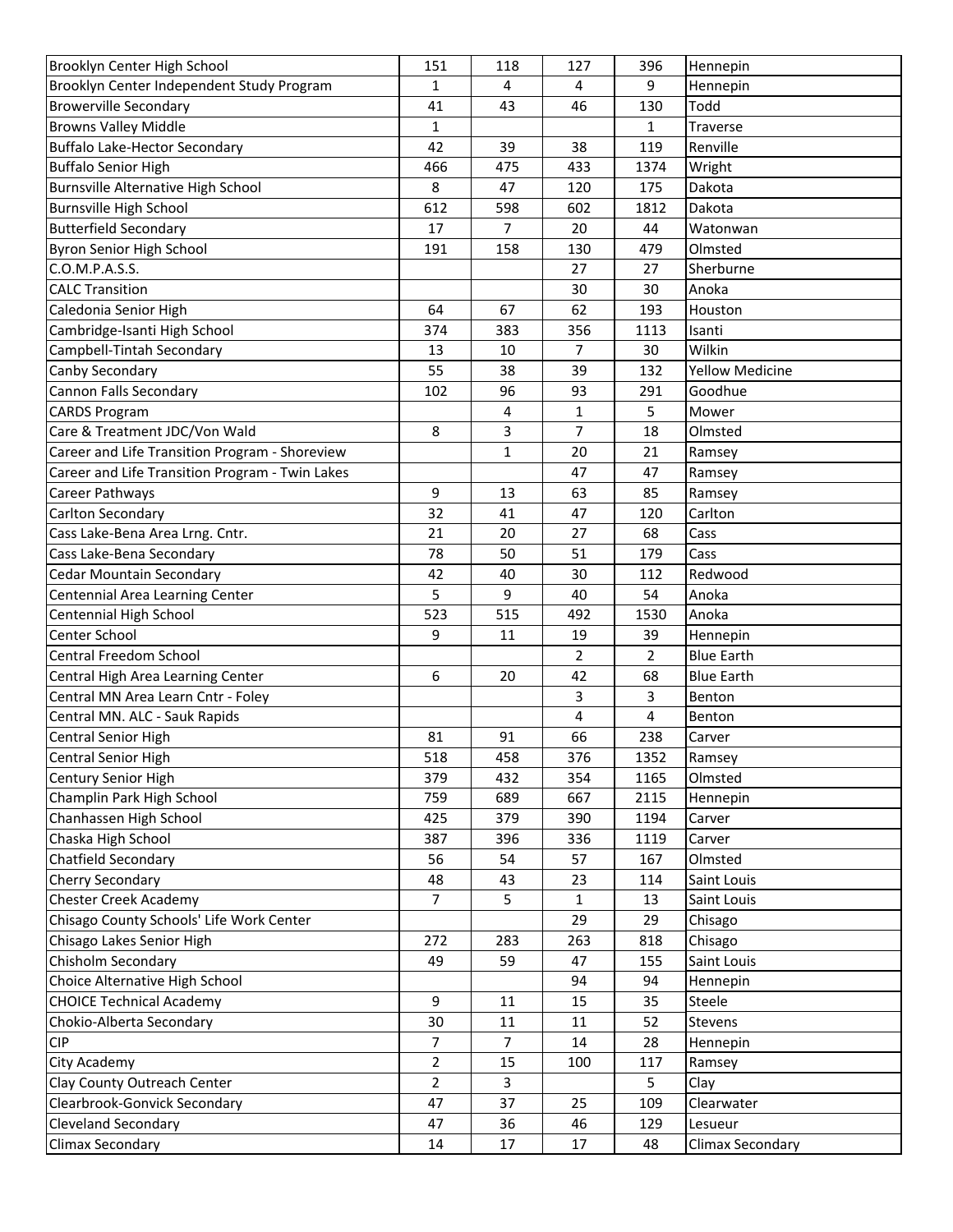| Clinton-Graceville-Beardsley Sr.                             | 18             | 25  | 20             | 63             | <b>Big Stone</b>             |
|--------------------------------------------------------------|----------------|-----|----------------|----------------|------------------------------|
| CLOQUET AREA ALT. ED. PROGRAMS                               | 12             | 22  | 38             | 72             | Carlton                      |
| <b>Cloquet Senior</b>                                        | 184            | 182 | 189            | 555            | Carlton                      |
| Columbia Heights Senior High                                 | 292            | 186 | 217            | 695            | Anoka                        |
| Columbia Heights Transition Program                          |                |     | 11             | 11             | Anoka                        |
| <b>Comfrey Secondary</b>                                     | 22             | 12  | 11             | 45             | Brown                        |
| Community of Peace Academy High School                       | 62             | 51  | 68             | 181            | Ramsey                       |
| Como Park Senior High                                        | 300            | 323 | 278            | 901            | Ramsey                       |
| <b>Compass Learning Center</b>                               | 5              | 16  | 14             | 35             | Scott                        |
| Compass On-Line                                              | $\overline{2}$ | 2   | 4              | 8              | Anoka                        |
| Cook County Senior High                                      | 32             | 45  | 43             | 120            | Cook                         |
| Coon Rapids High School                                      | 590            | 566 | 477            | 1633           | Anoka                        |
| Cornerstone                                                  | 1              | 5   | 2              | 8              | Mcleod                       |
| <b>CORNERSTONES PROGRAM</b>                                  | $\overline{7}$ | 3   | 4              | 14             | Wright                       |
| <b>Creative Arts Secondary School</b>                        | 44             | 46  | 36             | 126            | Ramsey                       |
| <b>Credit Recovery</b>                                       |                |     | 3              | $\overline{3}$ | Mille Lacs                   |
| Cromwell-Wright Secondary                                    | 28             | 16  | 33             | 77             | Carlton                      |
| Crookston Secondary                                          | 81             | 63  | 75             | 219            | <b>Crookston Secondary</b>   |
| Crosby-Ironton Secondary                                     | 82             | 80  | 73             | 235            | Crow Wing                    |
| Crosslake Community High School                              | 19             | 28  | 55             | 102            | Crow Wing                    |
| Crossroads Area Learning Center                              | 3              | 13  | 16             | 32             | Pine                         |
| Crossroads School                                            | $\overline{2}$ | 1   | $\overline{2}$ | 5              | Anoka                        |
| CROW RIVER AREA LEARNING CENTER                              | $\mathbf 1$    | 7   | 13             | 21             | Mcleod                       |
| <b>Customized Alternative Solutions for Education (CASE)</b> |                |     | 4              | 4              | Dakota                       |
| <b>CVSEC STEP</b>                                            |                |     | 29             | 29             | Rice                         |
|                                                              |                |     |                |                |                              |
| Cyber Village Academy                                        | 29             | 18  | 27             | 74             | Ramsey                       |
| Dakota County Area Learning School - South                   | 10             |     |                | 10             | Dakota                       |
| Dakota Cty. ALC                                              | 3              | 66  | 198            | 267            | Dakota                       |
| Dakota Prairie Area Learning Center                          |                |     | 4              | 4              | Dakota                       |
| Dakota Ridge School                                          | 14             | 17  | 23             | 54             | Dakota                       |
| Dassel-Cokato Alternative Ctr.                               | 3              | 29  | 53             | 85             | Wright                       |
| Dassel-Cokato Senior High                                    | 177            | 151 | 106            | 434            | Wright                       |
| Dawson-Boyd Secondary                                        | 41             | 53  | 45             | 139            | Lac qui Parle                |
| Deaf/Hard of Hearing                                         |                | 2   | 1              | 3              | Dakota                       |
| Deer River High School ALP                                   | $\mathbf 1$    | 4   | $\overline{a}$ | $\overline{7}$ | Itasca                       |
| Deer River Secondary                                         | 59             | 54  | 47             | 160            | Itasca                       |
| Delano High School                                           | 210            | 187 | 186            | 583            | Wright                       |
| Denfeld High School                                          | 238            | 230 | 230            | 698            | Saint Louis                  |
| DETROIT LAKES AREA LEARNING CENTER                           | 8              | 20  | 26             | 54             | <b>Becker</b>                |
| Detroit Lakes Senior High                                    | 213            | 227 | 213            | 653            | <b>Becker</b>                |
| Dilworth-Glyndon-Felton Senior High                          | 105            | 113 | 99             | 317            | Clay                         |
| Discovery Public School Faribault                            | 11             | 15  | 15             | 41             | Rice                         |
| Distance Learning Indep Study                                | 1              | 2   | 7              | 10             | Anoka                        |
| <b>Distance Learning Program</b>                             | $\overline{2}$ | 12  | 13             | 27             | Chisago                      |
| Dover-Eyota High School                                      | 93             | 77  | 69             | 239            | Olmsted                      |
| Downtown Campus                                              | 8              | 22  | 81             | 111            | Hennepin                     |
| <b>DREAM Technical Academy</b>                               | 18             | 9   | 11             | 38             | Kandiyohi                    |
| Duluth Area Learning Center                                  | 58             | 63  | 164            | 285            | Saint Louis                  |
| E.C.H.O. Charter School                                      | 8              | 4   | $\overline{7}$ | 19             | <b>Yellow Medicine</b>       |
| Eagan Senior High                                            | 486            | 534 | 445            | 1465           | Dakota                       |
| Eagle Ridge Academy Charter School                           | 59             | 50  | 45             | 154            | Hennepin                     |
| <b>East Central Senior Secondary</b>                         | 42             | 55  | 33             | 130            | Pine                         |
| East Grand Forks Senior High                                 | 143            | 140 | 141            | 424            | East Grand Forks Senior High |
| East High School                                             | 396            | 382 | 333            | 1111           | Saint Louis                  |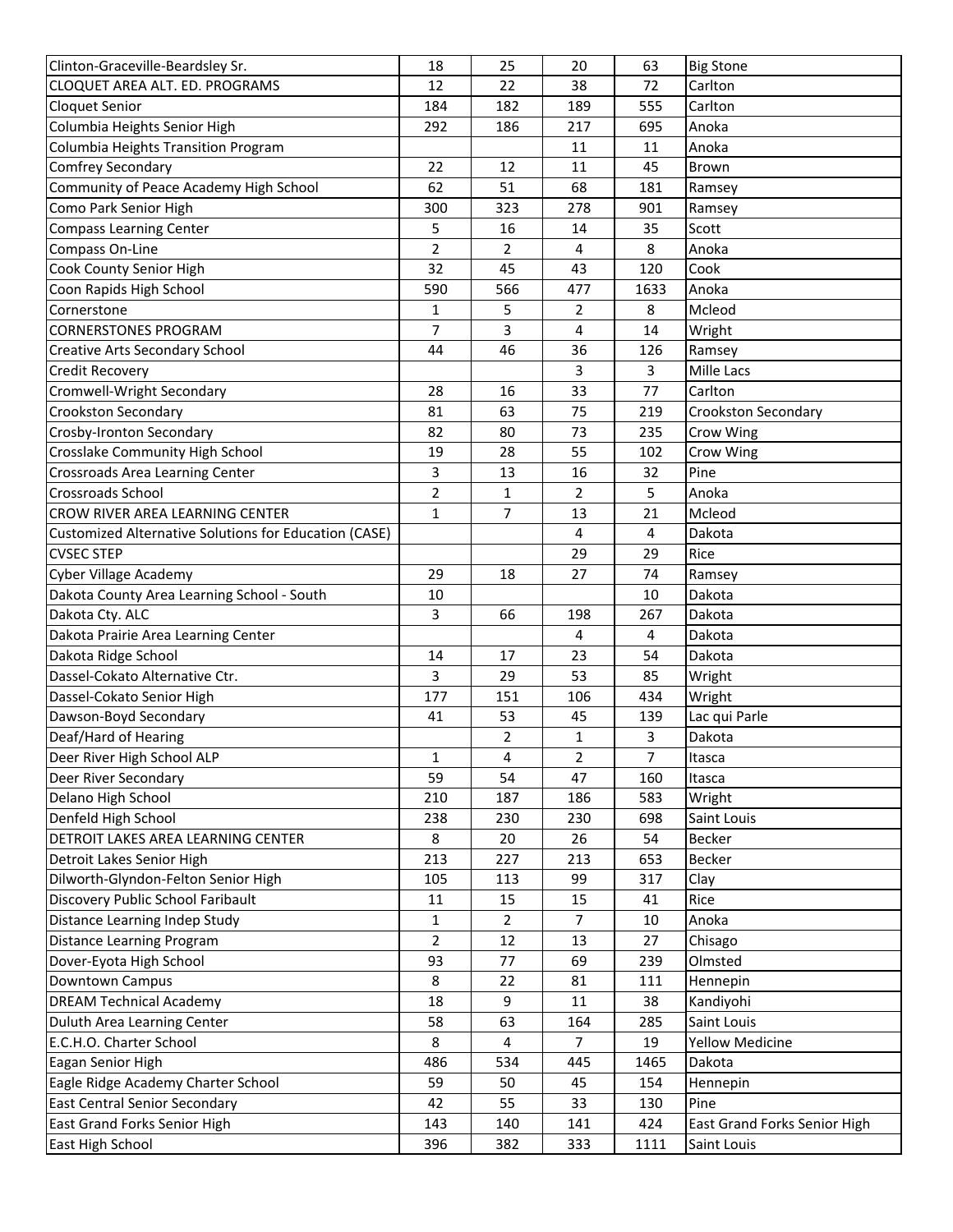| East Range Academy of Tech-Science                 | 35             | 53           | 70             | 158            | Saint Louis                       |
|----------------------------------------------------|----------------|--------------|----------------|----------------|-----------------------------------|
| East Ridge High School                             | 461            | 467          | 452            | 1380           | Washington                        |
| East View Academy                                  | 8              | 29           | 101            | 138            | Ramsey                            |
| <b>Eastview Senior High</b>                        | 627            | 514          | 499            | 1640           | Dakota                            |
| Eden Prairie Senior High                           | 736            | 705          | 747            | 2188           | Hennepin                          |
| <b>Eden Valley Secondary</b>                       | 83             | 76           | 69             | 228            | Meeker                            |
| <b>Edgerton Secondary</b>                          | 30             | 40           | 21             | 91             | Pipestone                         |
| <b>Edina Senior High</b>                           | 658            | 664          | 666            | 1988           | Hennepin                          |
| <b>Edison Senior High</b>                          | 219            | 219          | 231            | 669            | Hennepin                          |
| <b>EdVisions Off Campus School</b>                 | 23             | 22           | 18             | 63             | Lesueur                           |
| El Colegio Charter School                          | 25             | 22           | 17             | 64             | Hennepin                          |
| Elk River Senior High                              | 419            | 427          | 445            | 1291           | Sherburne                         |
| <b>Ellsworth Secondary</b>                         | 10             | 10           | 16             | 36             | <b>Nobles</b>                     |
| eMinnesota Online Academy                          | 1              | 2            |                | 3              | Watonwan                          |
| <b>Empower Learning Center</b>                     | 10             | 7            | 8              | 25             | Pine                              |
| Enrich Alden                                       | 1              | 3            |                | 4              | Freeborn                          |
| Enrich Kingsland                                   | 3              | 1            | 1              | 5              | Fillmore                          |
| Enrich Program                                     | $\mathbf{1}$   |              |                | $\mathbf{1}$   | Mower                             |
| Epsilon                                            | 6              | 8            | 11             | 25             | Hennepin                          |
| Eveleth Gilbert HOPE Program                       | 1              |              |                | $\mathbf{1}$   | Saint Louis                       |
| Eveleth-Gilbert Senior High                        | 62             | 67           | 72             | 201            | Saint Louis                       |
| Face To Face Academy                               | 24             | 36           | 14             | 74             | Ramsey                            |
| <b>FAIR Senior High</b>                            | 73             | 44           | 41             | 158            | Hennepin                          |
| Fairmont Jr./Sr. High School                       | 137            | 120          | 144            | 401            | Martin                            |
| Fairview                                           | 1              |              | $\overline{2}$ | 3              | Hennepin                          |
| Fairview Alternative High School                   | 3              | 17           | 61             | 81             | Ramsey                            |
| <b>Fairview Day Treatment Center</b>               |                | 3            | 1              | 4              | Chisago                           |
| Fairview Dual Program                              | $\overline{2}$ | 1            | 1              | 4              | Ramsey                            |
| <b>FAIRVIEW PROGRAM</b>                            | $\mathbf{1}$   | $\mathbf{1}$ | $\mathbf{1}$   | 3              | Sherburne                         |
| <b>Falcon View Connections Academy</b>             | 2              |              |                | $\overline{2}$ | Wabasha                           |
| <b>Falls Secondary</b>                             | 80             | 68           | 87             | 235            | Koochiching                       |
| Faribault Area Learning Center                     | 10             | 21           | 69             | 100            | Rice                              |
| <b>Faribault Senior High</b>                       | 304            | 266          | 260            | 830            | Rice                              |
| Farmington High School                             | 566            | 558          | 536            | 1660           | Dakota                            |
| Fergus Falls Area Learning Center                  | 19             | 20           | 27             | 66             | <b>Otter Tail</b>                 |
|                                                    |                |              |                |                |                                   |
| Fertile-Beltrami Secondary                         | 45             | 26           | 38             | 109            | Fertile-Beltrami Secondary        |
| Fillmore Central Senior High                       | 39<br>5        | 51           | 45<br>9        | 135<br>30      | Fillmore<br>Beltrami              |
| First City School                                  | 23             | 16           |                | 64             |                                   |
| <b>Fisher Secondary</b><br>FIT Academy High School |                | 20           | 21             | 14             | <b>Fisher Secondary</b><br>Dakota |
|                                                    | 14             |              |                |                |                                   |
| Floodwood Secondary                                | 12             | 26           | 22             | 60             | Saint Louis                       |
| Focus                                              |                |              | 26             | 26             | Hennepin                          |
| <b>FOCUS ALP</b>                                   | 8              | 4            | 6              | 18             | Olmsted                           |
| <b>Focus Beyond</b>                                |                |              | 253            | 253            | Ramsey                            |
| Foley Senior High                                  | 147            | 168          | 129            | 444            | Benton                            |
| Forest Lake Area Community School                  | 16             | 33           | 59             | 108            | Washington                        |
| Forest Lake Area High School                       | 485            | 512          | 470            | 1467           | Washington                        |
| <b>Fosston Secondary</b>                           | 48             | 51           | 49             | 148            | <b>Fosston Secondary</b>          |
| <b>Frazee Secondary</b>                            | 69             | 76           | 64             | 209            | <b>Becker</b>                     |
| Freshwater Ed. Dist. ALC                           | 30             | 32           | 35             | 97             | Wadena                            |
| Fridley Moore Lake Area Learning Center            | 22             | 16           | 11             | 49             | Anoka                             |
| <b>Fridley Senior High</b>                         | 251            | 225          | 211            | 687            | Anoka                             |
| <b>Fulda Secondary</b>                             | 24             | 20           | 26             | 70             | Murray                            |
| <b>Futures Program</b>                             | 3              | 5            | $\mathbf{1}$   | 9              | <b>Blue Earth</b>                 |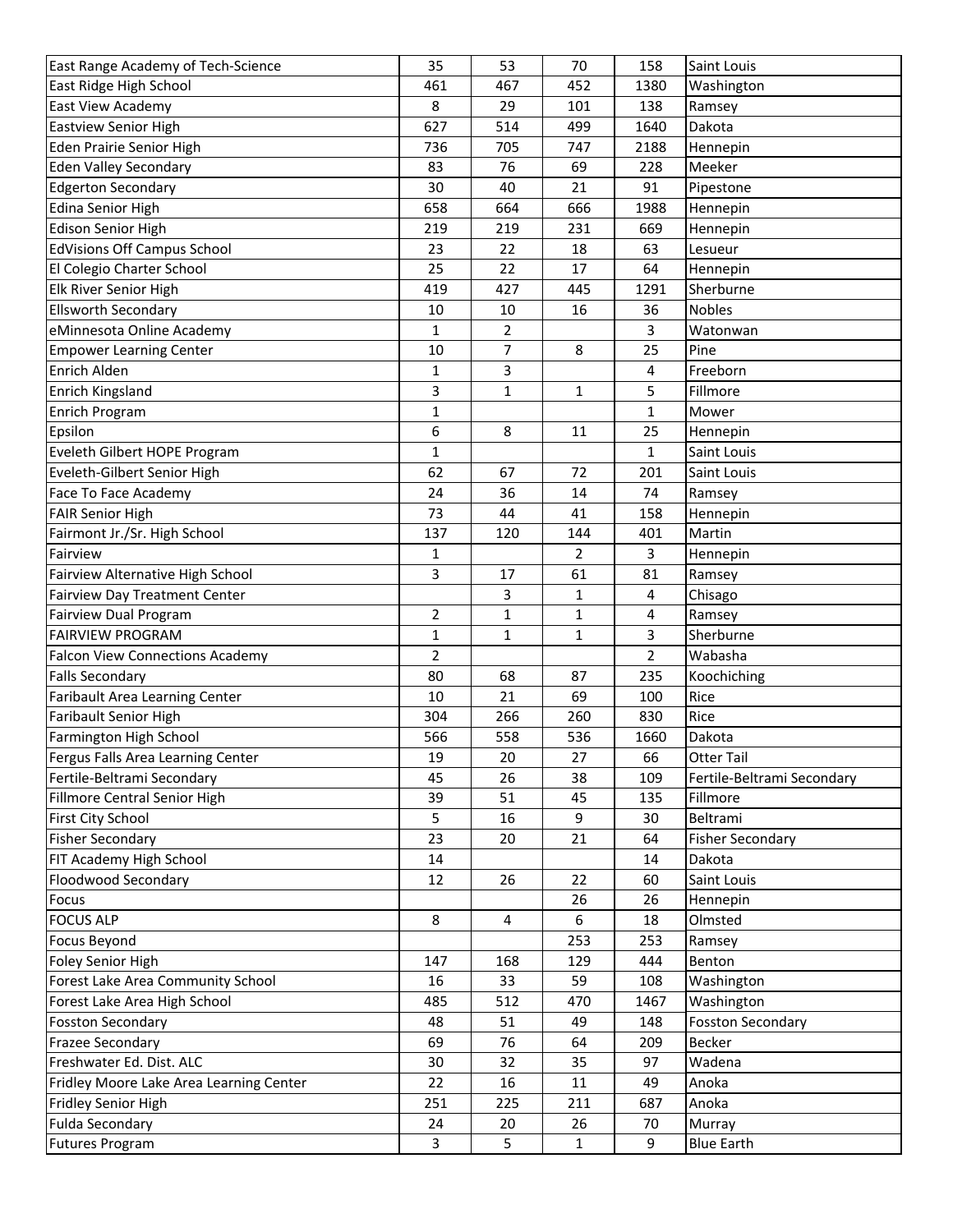| GFW Junior/Senior High School (Grades 7-12)      | 61             | 63             | 62  | 186            | Sibley            |
|--------------------------------------------------|----------------|----------------|-----|----------------|-------------------|
| <b>Glacial Ridge Transitional Skills Program</b> |                | 3              | 6   | 9              | Clay              |
| Glencoe-Silver Lake Senior High                  | 140            | 131            | 109 | 380            | Mcleod            |
| Glenville-Emmons Secondary                       | 19             | 24             | 10  | 53             | Freeborn          |
| Goodhue Secondary                                | 61             | 60             | 37  | 158            | Goodhue           |
| Goodridge Secondary                              | 10             | 12             | 15  | 37             | Pennington        |
| Gordon Parks High School                         |                | 20             | 124 | 144            | Ramsey            |
| Granada Huntley East Chain High School           | 23             | 18             | 20  | 61             | Martin            |
| <b>Grand Meadow Senior High</b>                  | 30             | 31             | 33  | 94             | Mower             |
| <b>GRAND RAPIDS AREA LEARNING CENTER</b>         | 13             | 23             | 61  | 97             | Itasca            |
| <b>Grand Rapids Senior High</b>                  | 308            | 266            | 245 | 819            | Itasca            |
| <b>Great River School</b>                        | 65             | 63             | 63  | 191            | Ramsey            |
| Greenbush-Middle River Secondary                 | 24             | 32             | 33  | 89             | Roseau            |
| <b>Greenway Senior High</b>                      | 77             | 63             | 76  | 216            | Itasca            |
| Grygla Secondary                                 | 13             | 14             | 10  | 37             | Marshall          |
| Guadalupe Alternative Programs                   | 8              | 17             | 30  | 55             | Ramsey            |
| Hancock Sec.                                     | 30             | 30             | 23  | 83             | <b>Stevens</b>    |
| Harbor City International Charter                | 61             | 59             | 42  | 162            | Saint Louis       |
| <b>Harding Senior High</b>                       | 500            | 482            | 425 | 1407           | Ramsey            |
| <b>Harmony Learning Center</b>                   | 3              | 4              | 5   | 12             | Ramsey            |
| <b>Harrison Education Center</b>                 | 4              | 9              | 4   | 17             | Hennepin          |
| <b>Hastings Alternative Center</b>               | 5              | 9              | 10  | 24             | Dakota            |
| Hastings High School                             | 384            | 353            | 322 | 1059           | Dakota            |
| <b>Hawley Secondary</b>                          | 78             | 80             | 63  | 221            | Clay              |
| <b>HAYFIELD SECONDARY</b>                        | 50             | 44             | 56  | 150            | Dodge             |
| <b>HEADWATERS EDUC LEARNING PROGRAM</b>          | 1              | 8              | 21  | 30             | Hubbard           |
| <b>Headway Academy</b>                           | 9              | 7              | 7   | 23             | Hennepin          |
| Headway Academy North                            | 5              | 7              | 3   | 15             | Hennepin          |
| <b>Healy Secondary</b>                           | 96             | 83             | 98  | 277            | Morrison          |
| <b>Heartland Girls Ranch</b>                     | 7              | 6              | 6   | 19             | Swift             |
| Hendricks Senior High                            | 7              | 5              | 7   | 19             | Lincoln           |
| Hennepin Gateway To College                      | $\mathbf{1}$   | 4              | 78  | 83             | Hennepin          |
| <b>Henning Secondary</b>                         | 25             | 28             | 36  | 89             | <b>Otter Tail</b> |
| Henry Senior High                                | 265            | 224            | 245 | 734            | Hennepin          |
| Henry Sibley High School                         | 412            | 369            | 329 | 1110           | Dakota            |
| Heritage STEM Academy                            | 27             | 23             | 26  | 76             | Hennepin          |
| <b>Herman Secondary</b>                          | 11             | 3              | 12  | 26             | Grant             |
| Hermantown Alternative Learning Program          | $\overline{2}$ | 4              | 5   | 11             | Saint Louis       |
| Hermantown Senior High                           | 161            | 167            | 158 | 486            | Saint Louis       |
| Heron Lake-Okabena Secondary                     | 46             | 26             | 23  | 95             | Jackson           |
| Hiawatha Collegiate High School                  | 134            | 99             | 97  | 330            | Hennepin          |
| <b>Hibbing High</b>                              | 168            | 152            | 134 | 454            | Saint Louis       |
| High School For Recording Arts                   | 27             | 71             | 220 | 318            | Ramsey            |
| <b>Higher Ground Secondary Academy</b>           | 54             | 42             | 58  | 154            | Ramsey            |
| <b>Highland Park Senior High</b>                 | 334            |                |     | 953            |                   |
|                                                  |                | 348            | 271 |                | Ramsey            |
| <b>Highview ALC</b>                              | 14             | 51             | 144 | 209            | Hennepin          |
| Hill City Senior High                            | 34             | 17             | 20  | 71             | Aitkin            |
| Hills-Beaver Creek Secondary                     | 40             | 32             | 20  | 92             | Rock              |
| Hinckley-Finlayson Secondary                     | 70             | 58             | 52  | 180            | Pine              |
| HLWW Alternative Learning Program                | 4              | 5              | 11  | 20             | Wright            |
| Hmong College Prep Academy HS                    | 151            | 154            | 131 | 436            | Ramsey            |
| <b>Hoffman Learning Center</b>                   | 9              | 2              | 5   | 16             | Nicollet          |
| <b>Holdingford Secondary</b>                     | 75             | 96             | 78  | 249            | Stearns           |
| Home/Hospital Instruction                        | $\mathbf{1}$   | $\overline{2}$ |     | $\overline{3}$ | Ramsey            |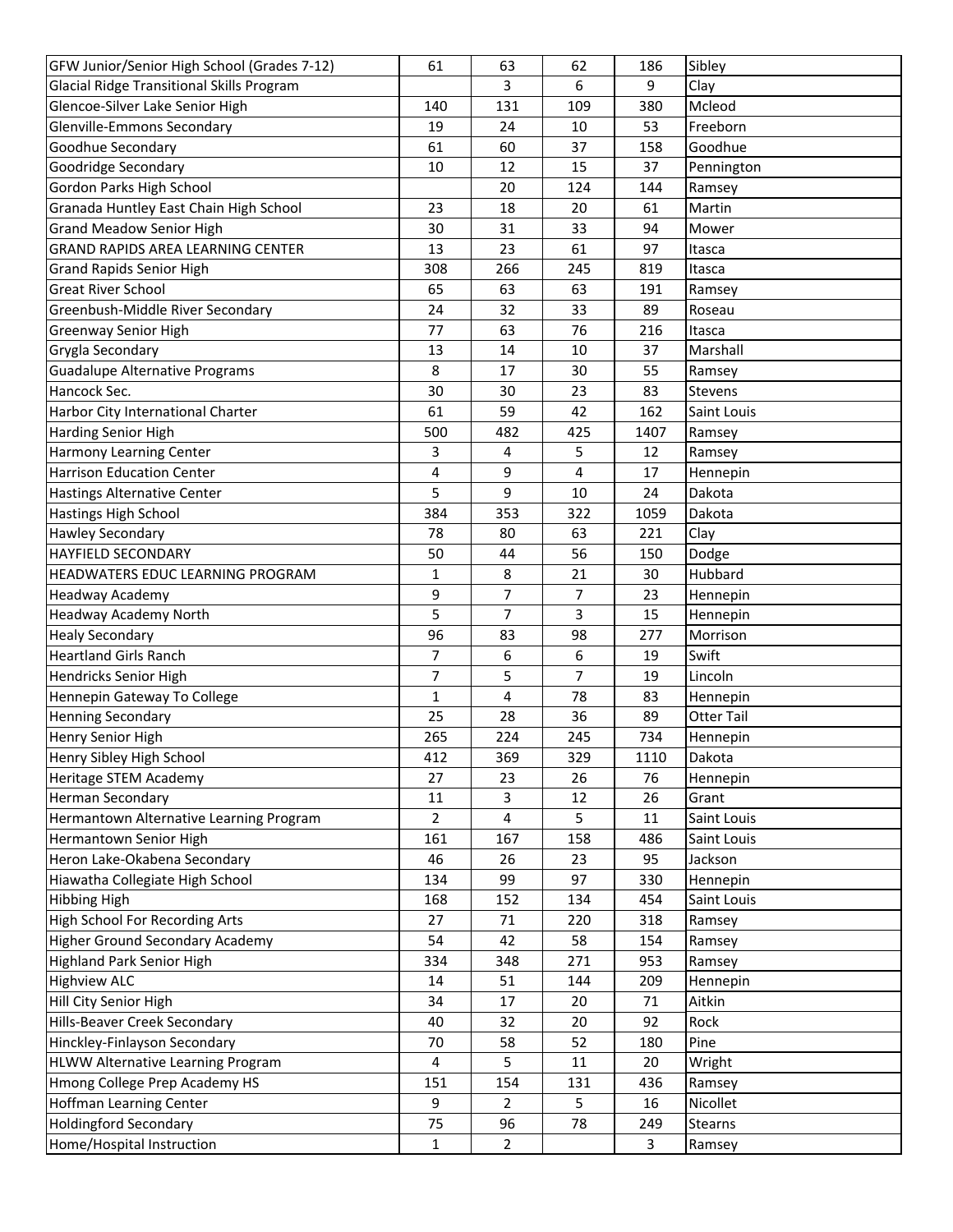| <b>Hopkins Senior High</b>                      | 557          | 535 | 496            | 1588           | Hennepin          |
|-------------------------------------------------|--------------|-----|----------------|----------------|-------------------|
| <b>Houston Secondary</b>                        | 32           | 36  | 28             | 96             | Houston           |
| Howard Lake-Waverly-Winsted Sec.                | 73           | 85  | 84             | 242            | Wright            |
| <b>HUMBOLDT HIGH SCHOOL</b>                     | 183          | 174 | 164            | 521            | Ramsey            |
| Hutchinson Night Alt Learning Ctr               |              |     | $\overline{2}$ | $\overline{2}$ | Mcleod            |
| Hutchinson Senior High                          | 239          | 240 | 204            | 683            | Mcleod            |
| <b>Hutchinson Transition Assistance PG</b>      |              |     | 14             | 14             | Mcleod            |
| <b>HVED Spectrum Program</b>                    | 1            |     |                | 1              | Houston           |
| Imprints Program                                | 3            | 4   | $\overline{2}$ | 9              | Brown             |
| Indus Secondary                                 | 5            | 7   | 10             | 22             | Koochiching       |
| Insight School of Minnesota                     | 73           | 89  | 129            | 291            | Hennepin          |
| <b>INTEGRATED ARTS ACADEMY</b>                  | 10           | 15  | 26             | 51             | Carver            |
| Intensive DCD - SNW                             | 1            |     |                | 1              | Wright            |
| Intensive Interagency Program                   | 3            | 2   | 1              | 6              | Clay              |
| Intersect                                       |              |     | 6              | 6              | Hennepin          |
| InVEST High School                              | 18           | 17  | 12             | 47             | Hennepin          |
| iQ Academy Minnesota                            | 64           | 52  | 66             | 182            | <b>Otter Tail</b> |
| Irondale Senior High                            | 486          | 427 | 416            | 1329           | Ramsey            |
| ISD 181 Learning Center                         | 8            | 30  | 108            | 146            | Crow Wing         |
| ISD 361 - ALC Program                           | 4            | 6   | 12             | 22             | Koochiching       |
| ISD 728 Focus/Journey                           | 2            |     | 3              | 5              | Sherburne         |
| <b>ISLE AREA LEARNING CENTER</b>                | 3            | 9   | 11             | 23             | Mille Lacs        |
| <b>Isle Secondary</b>                           | 24           | 24  | 20             | 68             | Mille Lacs        |
| <b>ITASKIN EDUCATION CENTER</b>                 | 12           | 9   | 4              | 25             | Itasca            |
| Ivan Sand After School Credit Recov             |              |     | $\overline{2}$ | $\overline{2}$ | Sherburne         |
| Ivan Sand Community High School                 | 8            | 24  | 54             | 86             | Sherburne         |
| Ivan Sand Community School- IS                  |              | 3   | $\mathbf{1}$   | 4              | Sherburne         |
| Jackson County Central Senior High              | 92           | 80  | 95             | 267            | Jackson           |
| Jane Goodall Environmental Science Academy      | 17           | 13  | $\overline{7}$ | 37             | Wright            |
| Janesville-Waldorf-Pemberton Sec                | 66           | 49  | 53             | 168            | Waseca            |
| Jefferson Senior High                           | 423          | 408 | 390            | 1221           | Hennepin          |
| Jennings Experiential High School               | 13           | 14  | 35             | 62             | Ramsey            |
| John Marshall Senior High                       | 421          | 410 | 442            | 1273           | Olmsted           |
| Johnson Senior High                             | 341          | 310 | 272            | 923            | Ramsey            |
| Jordan High School                              | 143          | 156 | 141            | 440            | Scott             |
| Journeys Secondary School                       | 4            | 7   | 45             | 56             | Ramsey            |
| Juvenile Service Center                         | 3            | 4   | 3              | 10             | Ramsey            |
| Kaleidoscope Charter High School                | 27           | 11  | 15             | 53             | Wright            |
| Karuna                                          | $\mathbf{1}$ |     |                | $\mathbf{1}$   | Washington        |
| Kasson-Mantorville Senior High                  | 172          | 148 | 176            | 496            | Dodge             |
| Kato Public Charter School                      | 13           | 21  | 21             | 55             | <b>Blue Earth</b> |
| Kelliher Secondary                              | 23           | 12  | 19             | 54             | Beltrami          |
| Kennedy High School                             | 156          | 142 | 140            | 438            | <b>Otter Tail</b> |
| Kennedy Senior High                             | 419          | 358 | 354            | 1131           | Hennepin          |
| Kenyon-Wanamingo Senior High                    | 54           | 57  | 68             | 179            | Goodhue           |
| Kerkhoven Secondary                             | 52           | 44  | 41             | 137            | Swift             |
| Kimball Secondary                               | 70           | 45  | 52             | 167            | Stearns           |
| Kingsland Junior/Senior High School             | 51           | 37  | 38             | 126            | Fillmore          |
| <b>Kittson Central Secondary</b>                | 13           | 12  | 21             | 46             | Kittson           |
| Knights Academy                                 | 4            | 13  | 21             | 38             | Wright            |
| KOKESH AREA LEARNING CENTER                     | 3            | 4   | 10             | 17             | Mille Lacs        |
| LA CRESCENT JR-SR.                              | 104          | 86  | 92             | 282            | Houston           |
| La Crescent Secondary Montessori & STEM Academy | 3            | 4   | 1              | 8              | Houston           |
| Lac qui Parle Valley Secondary                  | 53           | 48  | 54             | 155            | Lac qui Parle     |
|                                                 |              |     |                |                |                   |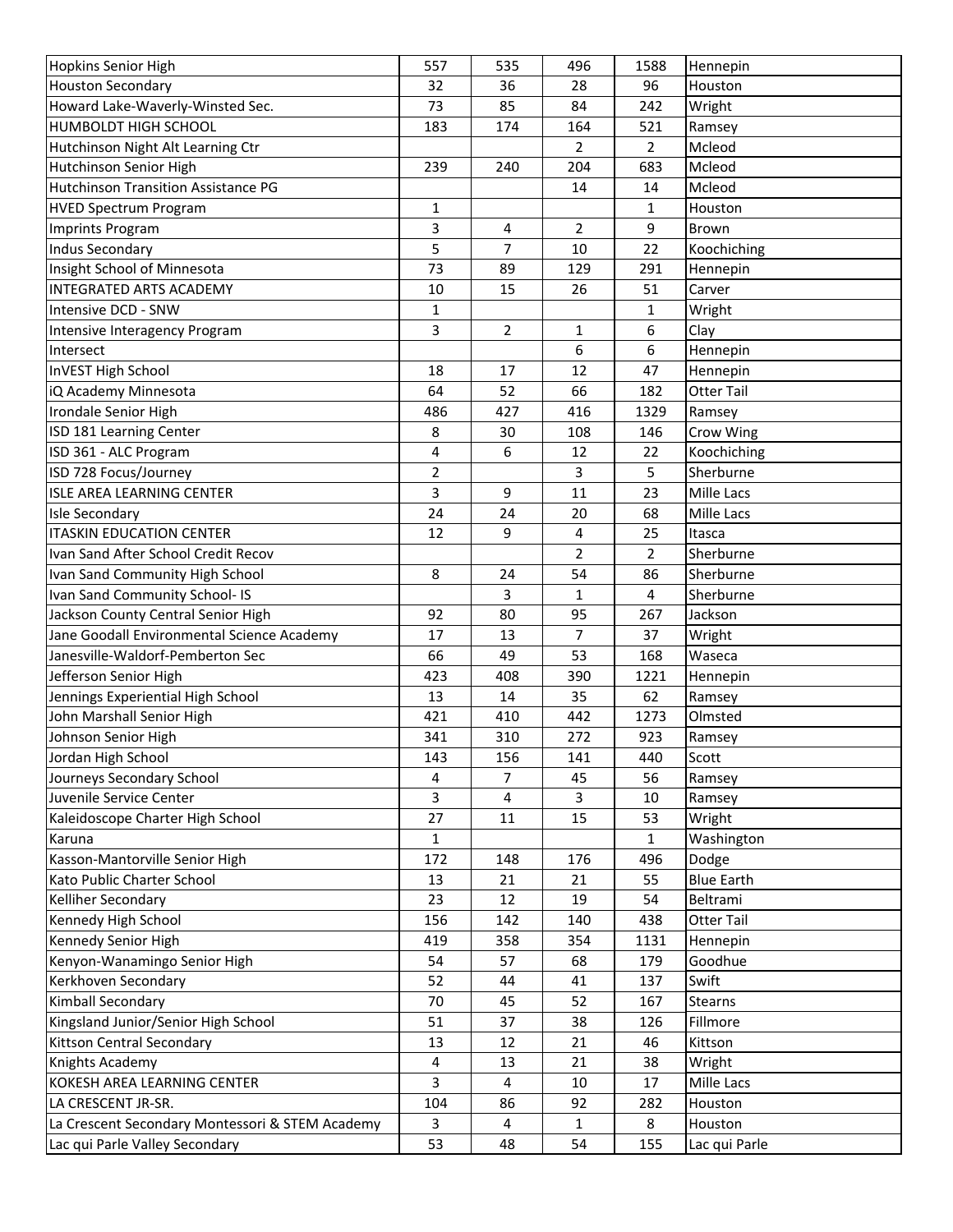| Lafayette Secondary                                 | 31           | 32           | 24             | 87             | <b>Red Lake</b>   |
|-----------------------------------------------------|--------------|--------------|----------------|----------------|-------------------|
| Lake of The Woods Secondary                         | 48           | 28           | 44             | 120            | Lake of the Woods |
| Lake Park Audubon Secondary                         | 61           | 45           | 44             | 150            | <b>Becker</b>     |
| Lake Park School                                    | 3            | 2            | 1              | 6              | Kandiyohi         |
| Lakes Country Academy - FF                          | 2            | 3            |                | 5              | <b>Otter Tail</b> |
| Lakes Country Youth Educ Svcs                       | $\mathbf 1$  | 12           | 36             | 49             | Clay              |
| Lakes International Language Academy-Headwaters Car | 55           | 43           | 17             | 115            | Washington        |
| Lakeside Academy                                    | 7            | 11           | 5              | 23             | Wright            |
| Lakeside Learning Center                            | 4            | 1            | $\overline{2}$ | $\overline{7}$ | Beltrami          |
| Lakeview School                                     |              |              | 1              | $\mathbf{1}$   | Kandiyohi         |
| Lakeview Secondary                                  | 36           | 42           | 61             | 139            | Lyon              |
| Lakeville Area Learning Center                      | 4            | 15           | 40             | 59             | Dakota            |
| Lakeville North High                                | 472          | 447          | 460            | 1379           | Dakota            |
| Lakeville South High                                | 450          | 477          | 438            | 1365           | Dakota            |
| Lancaster Secondary                                 | 13           | 7            | $\overline{7}$ | 27             | Kittson           |
| Lanesboro Secondary                                 | 35           | 33           | 22             | 90             | Fillmore          |
| Laporte Secondary                                   | 19           | 25           | 10             | 54             | Hubbard           |
| Laura Baker SUN Program                             | 1            | 1            | 3              | 5              | Rice              |
| Le Sueur-Henderson High School                      | 85           | 72           | 80             | 237            | Lesueur           |
| LEAP - Launching Emerging Adults Program            |              |              | 7              | 7              | Olmsted           |
| <b>LEAP High School</b>                             | 59           | 37           | 55             | 151            | Ramsey            |
|                                                     | 14           | 20           | 46             | 80             | <b>Nobles</b>     |
| Learning Center                                     |              |              |                |                |                   |
| LeRoy Secondary                                     | 18           | 19           | 16             | 53             | Mower             |
| Lester Prairie Secondary                            | 37           | 45           | 29             | 111            | Mcleod            |
| Lewiston-Altura Secondary                           | 86           | 59           | 68             | 213            | Winona            |
| <b>Lincoln Education Center</b>                     | 12           | 10           | 8              | 30             | Crow Wing         |
| Lincoln International School                        | 32           | 29           | 45             | 106            | Hennepin          |
| Lincoln Secondary                                   | 105          | 95           | 84             | 284            | Carlton           |
| Lincoln Secondary                                   | 99           | 94           | 96             | 289            | Wabasha           |
| Lincoln Senior High                                 | 153          | 146          | 128            | 427            | Pennington        |
| Link12 Lakeville                                    | 9            | 13           | 17             | 39             | Dakota            |
| LION Program - Alternative Education                | 2            | 4            | 4              | 10             | Kanabec           |
| Lionsgate Academy - Lynx Program                    | 5            | $\mathbf{1}$ | $\overline{2}$ | 8              | Ramsey            |
| Lionsgate Academy - Minnetonka                      | 24           | 27           | 27             | 78             | Hennepin          |
| Lionsgate Academy - Shoreview                       | 24           | 16           |                | 40             | Ramsey            |
| Lionsgate Academy AIM                               |              |              | 32             | 32             | Ramsey            |
| <b>Lismore Colony School</b>                        | $\mathbf{1}$ |              |                | $\mathbf{1}$   | <b>Big Stone</b>  |
| Litchfield Area Learning Program                    |              |              | 13             | 13             | Meeker            |
| Litchfield Senior High                              | 115          | 125          | 111            | 351            | Meeker            |
| LITTLE FALLS CONTINUING EDUCATION                   | 1            | 19           | 43             | 63             | Morrison          |
| Little Falls Senior High                            | 201          | 165          | 154            | 520            | Morrison          |
| Little Sand                                         | 3            | 1            | 3              | 7              | Cass              |
| Littlefork-Big Falls Secondary                      | 27           | 22           | 29             | 78             | Koochiching       |
| LK CRYSTAL-WELLCOME MEMORIAL SECONDARY              | 63           | 53           | 69             | 185            | <b>Blue Earth</b> |
| Long Prairie-Grey Secondary School                  | 69           | 67           | 64             | 200            | Todd              |
| Longfellow Alternative                              | 2            | 16           | 46             | 64             | Hennepin          |
| Loring Nicollet Extended                            | 1            | 4            | 10             | 15             | Hennepin          |
| Loring-Nicollet High                                | 3            | 12           | 30             | 45             | Hennepin          |
| LUVERNE ALTERNATIVE PROGRAM                         | $\mathbf 1$  |              | 5              | 6              | Rock              |
| Luverne Senior High                                 | 98           | 88           | 95             | 281            | Rock              |
| Lyle Secondary                                      | 18           | 24           | 16             | 58             | Mower             |
| Mabel-Canton Secondary                              | 20           | 29           | 18             | 67             | Fillmore          |
| <b>MACCRAY SENIOR HIGH</b>                          | 59           | 50           | 38             | 147            | Chippewa          |
| Madelia Secondary                                   | 48           | 46           | 37             | 131            | Watonwan          |
|                                                     |              |              |                |                |                   |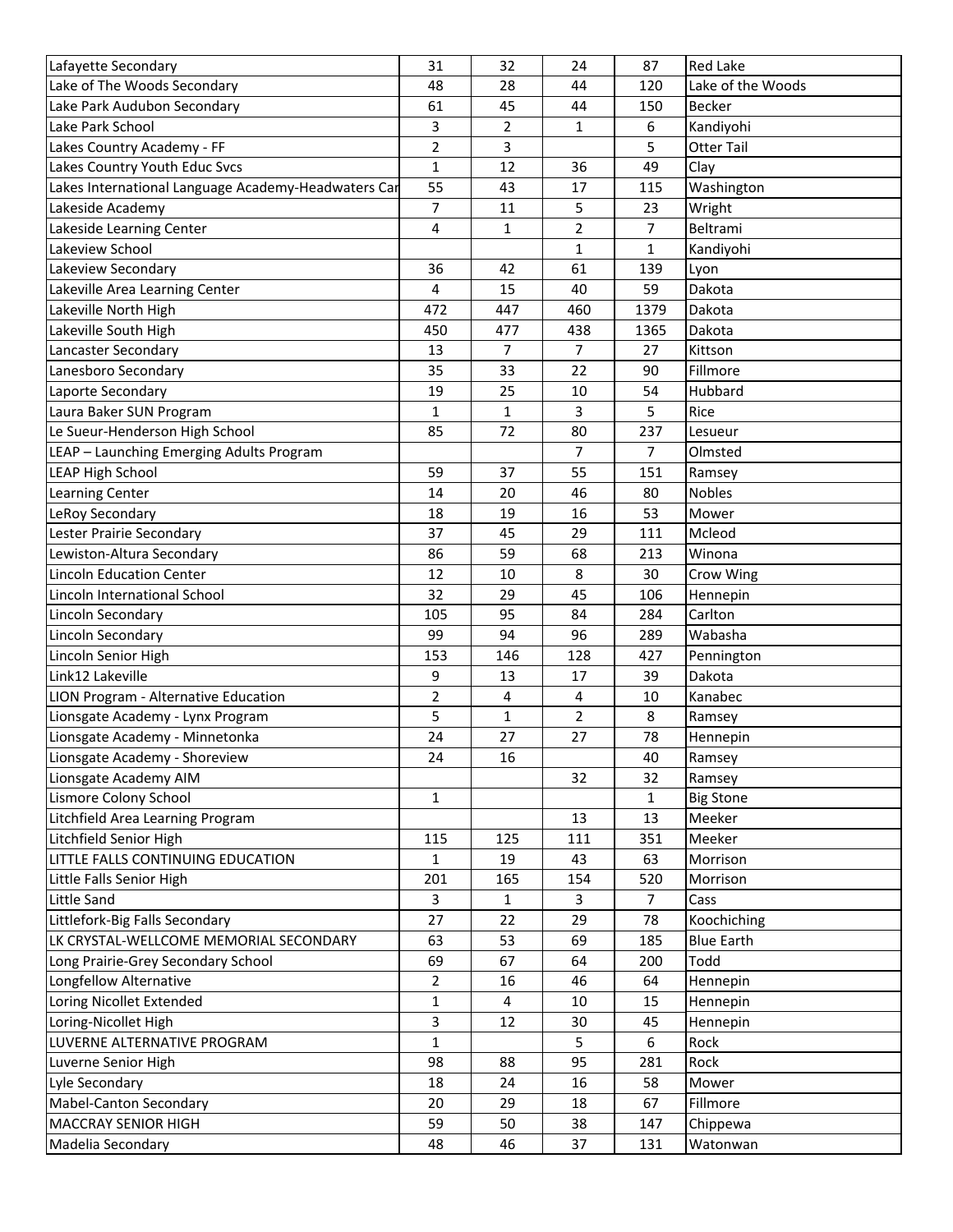| MAHNOMEN AREA LEARNING CENTER              | 18             | 8            | 8              | 34             | Mahnomen                   |
|--------------------------------------------|----------------|--------------|----------------|----------------|----------------------------|
| Mahnomen Secondary                         | 43             | 45           | 30             | 118            | Mahnomen                   |
| Mahtomedi Senior High                      | 297            | 303          | 285            | 885            | Washington                 |
| Mankato Area Night School                  | 3              | 6            | 32             | 41             | <b>Blue Earth</b>          |
| Mankato East Senior High                   | 316            | 264          | 282            | 862            | <b>Blue Earth</b>          |
| Mankato West Senior High                   | 314            | 304          | 290            | 908            | <b>Blue Earth</b>          |
| Maple Grove Senior High                    | 625            | 571          | 544            | 1740           | Hennepin                   |
| Maple Lake Secondary                       | 88             | 76           | 72             | 236            | Wright                     |
| Maple River Secondary                      | 63             | 67           | 79             | 209            | <b>Blue Earth</b>          |
| Marshall County Central High               | 34             | 36           | 22             | 92             | Marshall                   |
| <b>Marshall High School</b>                | 208            | 204          | 198            | 610            | Lyon                       |
| <b>Marshall Learning Center</b>            |                |              | $\mathbf{1}$   | $\mathbf{1}$   | Lyon                       |
| Martin County West Senior High             | 58             | 44           | 57             | 159            | Martin                     |
| Mash-Ka-Wisen                              |                | 1            | 1              | $\overline{2}$ | Carlton                    |
| <b>MATEC</b>                               | 3              | 20           | 28             | 51             | Lyon                       |
| Math And Science Academy                   | 68             | 61           | 60             | 189            | Washington                 |
| Mayo Senior High                           | 508            | 455          | 373            | 1336           | Olmsted                    |
| MCF - Oak Park Heights                     |                |              | 1              | $\mathbf{1}$   | Washington                 |
| MCF-Moose Lake/Willow River                | 1              | $\mathbf{1}$ | 1              | 3              | Carlton                    |
| MCF-Redwing, Maginnis High School          | $\overline{7}$ | 18           | 28             | 53             | Goodhue                    |
| McGregor Area Learning Program             |                |              | $\mathbf{1}$   | $\mathbf{1}$   | Aitkin                     |
| <b>McGregor Secondary</b>                  | 36             | 38           | 37             | 111            | Aitkin                     |
| <b>Medford Secondary</b>                   | 79             | 77           | 65             | 221            | Steele                     |
| Melrose                                    | 4              | $\mathbf{1}$ | $\overline{2}$ | $\overline{7}$ | Hennepin                   |
| <b>Melrose Secondary</b>                   | 116            | 122          | 139            | 377            | <b>Stearns</b>             |
| <b>Memorial High School</b>                | 34             | 38           | 45             | 117            | Saint Louis                |
| MENAHGA HIGH SCHOOL                        | 90             | 70           | 59             | 219            | Wadena                     |
| Menlo Park Academy                         | 8              | 13           | 46             | 67             | Hennepin                   |
| <b>MERC</b>                                | 6              | 10           | 49             | 65             | Hennepin                   |
| Merritt Creek Academy                      | 5              | 5            | 3              | 13             | Saint Louis                |
| Mesabi Area Learning Center                |                |              |                |                |                            |
|                                            | 3<br>80        | 6<br>68      | 6<br>75        | 15<br>223      | Saint Louis<br>Saint Louis |
| Mesabi East Secondary<br>Metro Deaf School |                | 4            |                | 24             |                            |
|                                            | 9              |              | 11             |                | Ramsey                     |
| Metro Heights Academy                      | 12             | 32           | 112            | 156            | Anoka                      |
| Metro Schools Charter                      | 65             | 73           | 71             | 209            | Hennepin                   |
| Mid State Ed Dist Steps Trans. Prog        |                |              | 8              | 8              | Morrison                   |
| Milaca Area Learning Center                | $\mathbf{1}$   | 9            | 33             | 43             | Mille Lacs                 |
| Milaca Secondary High                      | 116            | 125          | 126            | 367            | Mille Lacs                 |
| Mille Lacs Academy (Nexus)                 | 14             | 7            | 5              | 26             | Mille Lacs                 |
| Minisinaakwaang Leadership Academy         | $\overline{2}$ | $\mathbf{1}$ | $\overline{2}$ | 5              | Aitkin                     |
| Minneapolis On Line Learning               | 8              | 9            | 30             | 47             | Hennepin                   |
| Minneota Secondary                         | 56             | 53           | 45             | 154            | Lyon                       |
| Minnesota Connections Academy              | 371            | 403          | 398            | 1172           | Ramsey                     |
| Minnesota New Country School               | 27             | 20           | 22             | 69             | Sibley                     |
| Minnesota Online High School               | 47             | 51           | 91             | 189            | Ramsey                     |
| Minnesota Valley School                    | 7              | 4            | $\overline{7}$ | 18             | Nicollet                   |
| Minnesota Virtual Academy                  | 134            | 159          | 216            | 509            | Houston                    |
| Minnesota Virtual Schools                  | 48             | 94           | 173            | 315            | Hennepin                   |
| Minnetonka Senior High                     | 873            | 821          | 800            | 2494           | Hennepin                   |
| Minnewaska Area WIN Academy                | 5              | 3            | 3              | 11             | Pope                       |
| Minnewaska Secondary                       | 102            | 100          | 81             | 283            | Pope                       |
| MMSA High School                           | 35             | 19           |                | 54             | Ramsey                     |
| MN Academy For The Blind                   | 6              | 3            | 19             | 28             | Rice                       |
| MN Academy For The Deaf                    | $\overline{7}$ | 4            | 16             | 27             | Rice                       |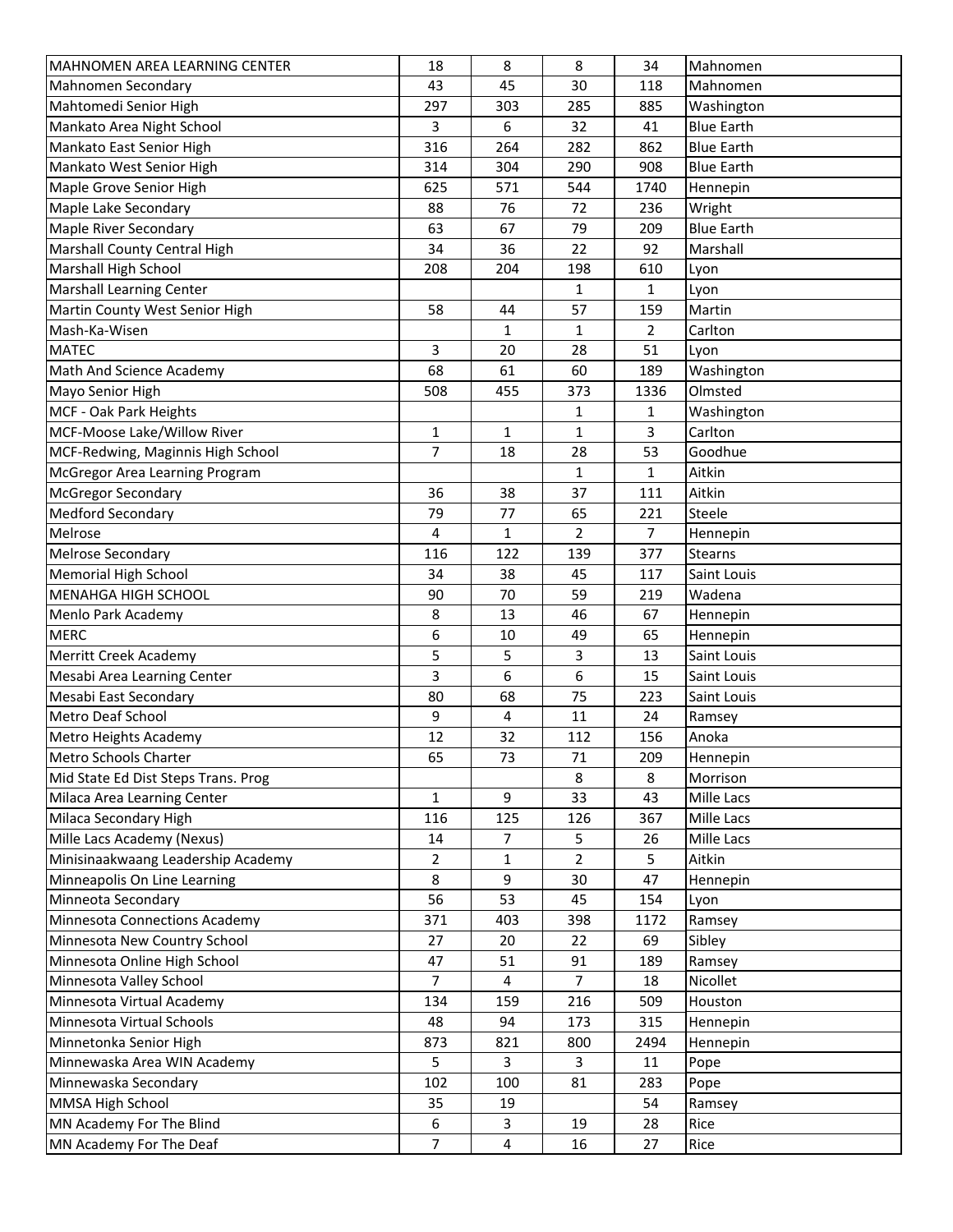| MN Correctional Facility-Faribault  |                |              | 1              | $\mathbf{1}$   | Rice                           |
|-------------------------------------|----------------|--------------|----------------|----------------|--------------------------------|
| MN Correctional Facility-Lino Lakes |                | 3            | 3              | 6              | Anoka                          |
| MN Correctional Facility-Rush City  | $\mathbf{1}$   |              | 1              | $\overline{2}$ | Chisago                        |
| MN Correctional Facility-St. Cloud  | 10             | 2            | $\overline{2}$ | 14             | Sherburne                      |
| MN Correctional Facility-Stillwater | $\mathbf{1}$   | 5            | $\overline{2}$ | 8              | Washington                     |
| MN River Valley ALC-Seatbased       | 11             | 35           | 70             | 116            | Chippewa                       |
| <b>MNVSS</b>                        | 5              | 1            | 8              | 14             | Lincoln                        |
| Montevideo Senior High              | 109            | 91           | 77             | 277            | Chippewa                       |
| Monticello Alternative Program      | 2              | 9            | 34             | 45             | Wright                         |
| Monticello Senior High              | 328            | 289          | 272            | 889            | Wright                         |
| Moorhead High School                | 466            | 460          | 435            | 1361           | Clay                           |
| Moose Lake Secondary                | 51             | 44           | 36             | 131            | Carlton                        |
| MORA ALTERNATIVE LEARNING CENTER    | 6              | 18           | 41             | 65             | Kanabec                        |
| Mora Secondary                      | 128            | 110          | 107            | 345            | Kanabec                        |
| Morris Area Secondary               | 99             | 69           | 65             | 233            | Stevens                        |
| MOUND WESTONKA HIGH SCHOOL          | 221            | 198          | 183            | 602            | Hennepin                       |
| <b>Mounds View Adult Education</b>  |                |              | 6              | 6              | Ramsey                         |
| <b>Mounds View ALC</b>              |                | 14           | 73             | 87             | Ramsey                         |
| Mounds View Senior High             | 458            | 456          | 400            | 1314           | Ramsey                         |
| Mountain Iron-Buhl Secondary        | 36             | 37           | 39             | 112            | Saint Louis                    |
| Mountain Lake Secondary             | 46             | 40           | 39             | 125            | Cottonwood                     |
| <b>Moving Forward</b>               |                |              | 12             | 12             | Isanti                         |
| MPS Metro C                         | 5              | 5            | $\overline{2}$ | 12             | Hennepin                       |
| <b>MPS Metro HA</b>                 | $\overline{7}$ | 4            | $\mathbf{1}$   | 12             |                                |
|                                     |                |              |                |                | Hennepin                       |
| MTS High School                     | 46             | 38           | 38             | 122            | Hennepin                       |
| <b>MTS Pease Academy</b>            | $\overline{2}$ | 5            | 14             | 21             | Hennepin                       |
| Murray County Central Secondary     | 50             | 53           | 54             | 157            | Murray                         |
| Nashwauk Secondary                  | 35             | 46           | 35             | 116            | Itasca                         |
| Nashwauk-Keewatin ALP               | 4              | 7            | $\overline{7}$ | 18             | Itasca                         |
| <b>NE Metro North</b>               |                |              | 2              | $\overline{2}$ | Ramsey                         |
| <b>NE Metro Tartan</b>              |                |              | 1              | $\mathbf{1}$   | Washington                     |
| <b>NECA Independent Study</b>       |                | $\mathbf{1}$ | $\overline{2}$ | 3              | Hennepin                       |
| <b>NETS</b>                         | $\mathbf{1}$   | 1            | 5              | $\overline{7}$ | Ramsey                         |
| Nevis Secondary                     | 48             | 40           | 35             | 123            | Hubbard                        |
| New Century Academy                 | 23             | 24           | 26             | 73             | Mcleod                         |
| New Chance                          | 1              | 2            |                | 3              | Dakota                         |
| <b>New Dominion Academy</b>         | 13             | 8            | 3              | 24             | Mower                          |
| New Heights School, Inc.            | 5              | 9            | 8              | 22             | Washington                     |
| New London Alternative School       | 3              | 4            | 11             | 18             | Kandiyohi                      |
| New London-Spicer Sr.               | 116            | 116          | 97             | 329            | Kandiyohi                      |
| New Paths Area Learning Center      | 18             | 17           | 17             | 52             | New Paths Area Learning Center |
| New Prague Credit Recovery          |                |              | 1              | $\mathbf{1}$   | Scott                          |
| New Prague Senior High              | 343            | 304          | 332            | 979            | Scott                          |
| New Ulm High School                 | 171            | 145          | 147            | 463            | Brown                          |
| New York Mills Secondary            | 57             | 49           | 43             | 149            | <b>Otter Tail</b>              |
| Nicollet Senior High School         | 28             | 33           | 25             | 86             | Nicollet                       |
| Norman County East Secondary        | 20             | 18           | 28             | 66             | Norman                         |
| North Academy Senior High           | 127            | 117          | 71             | 315            | Hennepin                       |
| North Branch Lab School ALC         | 2              | 12           | 6              | 20             | Chisago                        |
| North Branch Senior High            | 247            | 215          | 181            | 643            | Chisago                        |
| North Education Center Academy      | 4              | 19           | 51             | 74             | Hennepin                       |
| North Lakes Academy Upper School    | 51             | 49           | 50             | 150            | Washington                     |
| North Senior High                   | 434            | 406          | 410            | 1250           | Ramsey                         |
| North Woods Secondary               | 58             | 46           | 50             | 154            | Saint Louis                    |
|                                     |                |              |                |                |                                |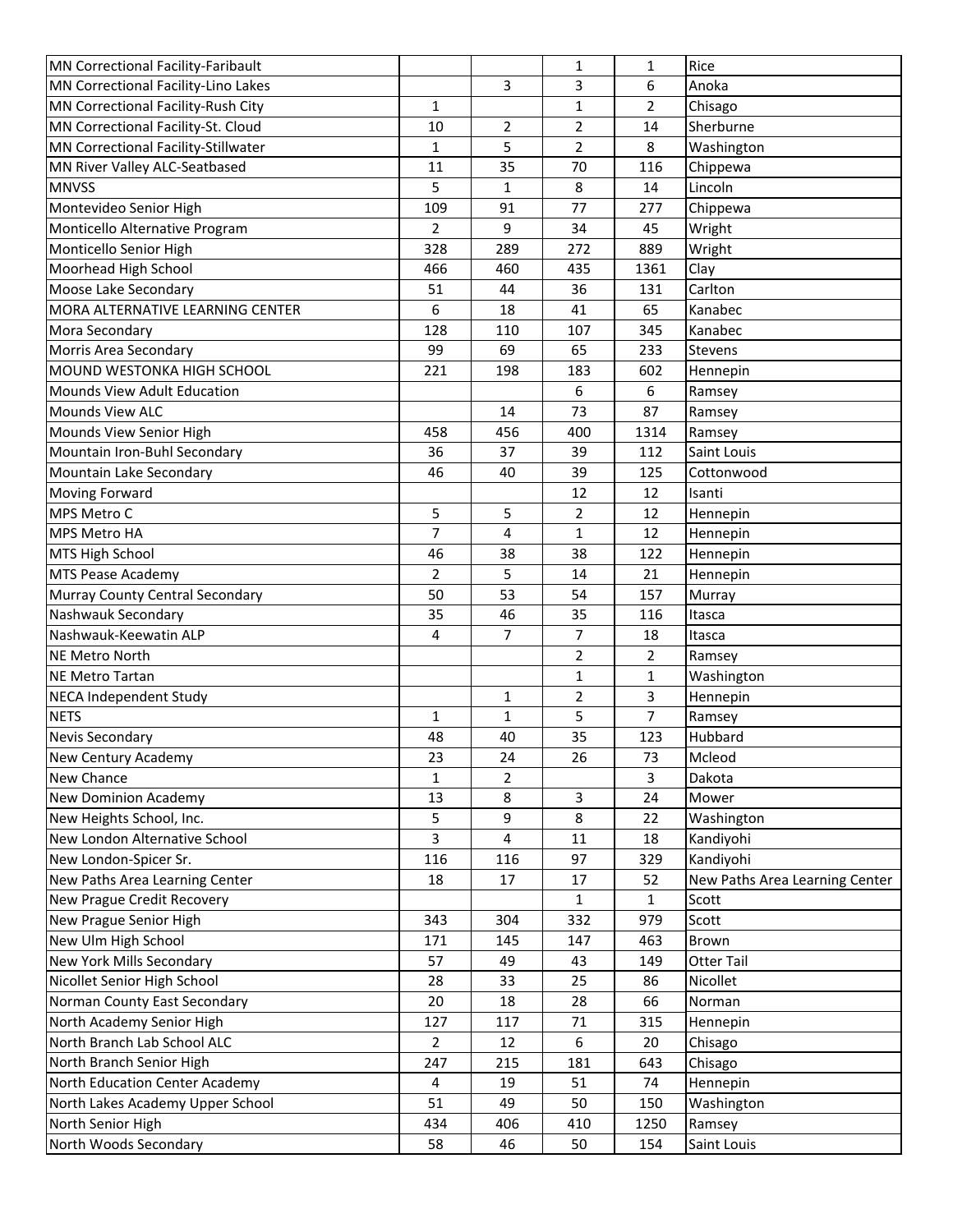| Northeast Range Secondary                | 28             | 27  | 23  | 78             | Saint Louis             |
|------------------------------------------|----------------|-----|-----|----------------|-------------------------|
| Northern Lights Academy                  | 3              | 4   | 4   | 11             | Northern Lights Academy |
| Northern Lights Community School         | 13             | 9   | 16  | 38             | Itasca                  |
| Northfield Area Learning Center          | 5              | 14  | 61  | 80             | Rice                    |
| Northfield Senior High                   | 358            | 356 | 303 | 1017           | Rice                    |
| Northland Learning Center 010            | 13             | 4   | 9   | 26             | Saint Louis             |
| Northland Learning Center 020            | 9              | 3   | 3   | 15             | Saint Louis             |
| Northland Secondary                      | 25             | 9   | 22  | 56             | Cass                    |
| Northome Secondary                       | 9              | 11  | 9   | 29             | Koochiching             |
| Northwest Area Learning Center           |                | 7   | 13  | 20             | Pennington              |
| Northwest Passage High School            | 38             | 44  | 61  | 143            | Anoka                   |
| NOVA CLASSICAL ACADEMY UPPER SCHOOL      | 74             | 74  | 63  | 211            | Ramsey                  |
| <b>NRHEG Secondary</b>                   | 72             | 78  | 58  | 208            | Waseca                  |
| <b>NSEC Transition Program</b>           |                |     | 26  | 26             | Saint Louis             |
| Oak Hills High School                    | 2              | 2   |     | 4              | Hennepin                |
| <b>Oakland Education Center</b>          | 7              | 6   | 5   | 18             | Mower                   |
| Ogilvie Secondary                        | 47             | 39  | 32  | 118            | Kanabec                 |
| <b>OMEGON</b>                            | 3              | 2   | 5   | 10             | Hennepin                |
| Onamia High School                       | 43             | 39  | 37  | 119            | Mille Lacs              |
| Online 728                               | 5              | 2   | 3   | 10             | Sherburne               |
| <b>Onward Transition Program</b>         |                |     | 14  | 14             | Mille Lacs              |
| Open World Learning Secondary            | 53             | 69  | 48  | 170            |                         |
| Options                                  | 9              | 6   | 4   | 19             | Ramsey<br>Dakota        |
| Options                                  | 3              | 4   |     | $\overline{7}$ |                         |
| Options At Edina High School             |                |     | 1   | 1              | Ramsey                  |
|                                          |                |     |     |                | Hennepin                |
| Orono Senior High                        | 248<br>39      | 250 | 222 | 720            | Hennepin                |
| Ortonville Secondary                     |                | 31  | 48  | 118            | <b>Big Stone</b>        |
| <b>Osakis Secondary</b>                  | 73             | 72  | 57  | 202            | Douglas                 |
| Oshki Manidoo Center                     | $\overline{2}$ | 2   |     | $\overline{4}$ | Beltrami                |
| <b>Osseo Secondary Transition Center</b> |                |     | 69  | 69             | Hennepin                |
| Osseo Senior High                        | 556            | 517 | 513 | 1586           | Hennepin                |
| Owatonna ALC 9-12                        | 11             | 29  | 38  | 78             | Steele                  |
| Owatonna Senior High                     | 415            | 370 | 323 | 1108           | Steele                  |
| <b>PACT Charter Secondary</b>            | 53             | 52  | 42  | 147            | Anoka                   |
| Paladin Career and Technical High School | 32             | 35  | 106 | 173            | Anoka                   |
| Paragon Academy                          | 4              | 2   |     | 6              | Hennepin                |
| Park Center IB World School              | 572            | 513 | 494 | 1579           | Hennepin                |
| Park High School                         | 510            | 498 | 435 | 1443           | Washington              |
| Park Rapids Senior High                  | 119            | 92  | 96  | 307            | Hubbard                 |
| Parkers Lake High School                 |                |     | 7   | $\overline{7}$ | Hennepin                |
| Parkers Prairie Secondary                | 46             | 49  | 45  | 140            | Otter Tail              |
| Parnassus Preparatory School-Rhetoric    | 39             | 19  | 14  | 72             | Hennepin                |
| Passages Transition Program              |                |     | 19  | 19             | Washington              |
| Passageways                              | $\mathbf{1}$   | 1   | 1   | $\overline{3}$ | Scott                   |
| Pathway to Change                        | $\overline{2}$ | 3   | 3   | 8              | Chisago                 |
| Pathways                                 |                |     | 126 | 126            | Anoka                   |
| Pathways Program Grades 8-12             | 9              | 4   | 15  | 28             | Goodhue                 |
| Paynesville Area High School             | 84             | 79  | 81  | 244            | Stearns                 |
| Pelican Rapids Alt Center Mid-Level      | $\overline{2}$ |     |     | $\overline{2}$ | Otter Tail              |
| Pelican Rapids Alt Learning Center       | $\overline{2}$ | 3   | 5   | 10             | Otter Tail              |
| Pelican Rapids Secondary                 | 66             | 67  | 65  | 198            | Otter Tail              |
| Pequot Lakes Senior High                 | 151            | 146 | 132 | 429            | Crow Wing               |
| Perham Area Learning Center              |                | 12  | 23  | 35             | Otter Tail              |
| Perham Senior High                       | 122            | 94  | 113 | 329            | Otter Tail              |
|                                          |                |     |     |                |                         |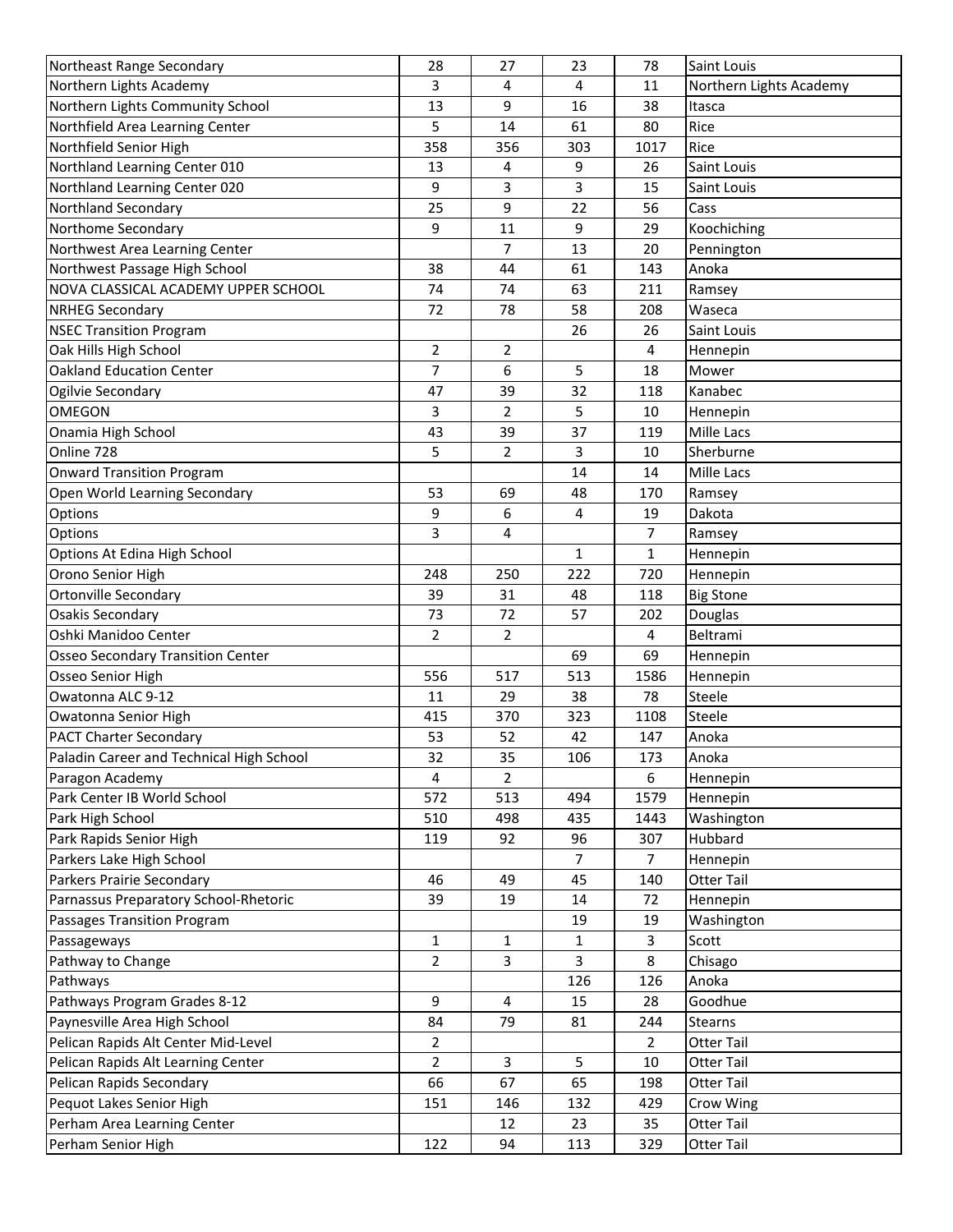| Perpich Center For Arts Education                       |                | 60             | 65             | 125                 | Hennepin          |
|---------------------------------------------------------|----------------|----------------|----------------|---------------------|-------------------|
| Phase                                                   |                |                | 22             | 22                  | Hennepin          |
| PHOENIX ACADEMY                                         | 1              | 3              | $\overline{2}$ | 6                   | Ramsey            |
| Phoenix Learning Center                                 | $\mathbf{1}$   | 6              | 15             | 22                  | Wright            |
| Phoenix Recovery Programs                               | $\mathbf{1}$   | 4              |                | 5                   | <b>Blue Earth</b> |
| <b>Phoenix School</b>                                   | $\mathbf{1}$   | $\overline{2}$ | 5              | 8                   | Hennepin          |
| PILLAGER AREA CHARTER SCHOOL                            | 4              | 8              | 21             | 33                  | Cass              |
| Pillager Senior High School                             | 91             | 65             | 73             | 229                 | Cass              |
| PIM Arts High School                                    | 95             | 92             | 85             | 272                 | Hennepin          |
| Pine City Area Learning Center                          | 3              | 7              | 21             | 31                  | Pine              |
| Pine City Secondary                                     | 120            | 115            | 112            | 347                 | Pine              |
| Pine County Transition Program                          |                |                | 12             | 12                  | Pine              |
| Pine Island Secondary                                   | 109            | 95             | 88             | 292                 | Goodhue           |
| Pine River-Backus Area Learning Ctr                     | 6              | 9              | 25             | 40                  | Cass              |
| Pine River-Backus High School                           | 51             | 60             | 44             | 155                 | Cass              |
| Pines School - ACS                                      | 4              | 9              | 13             | 26                  | Anoka             |
| Pines School - NSP                                      | 8              | 5              | 3              | 16                  | Anoka             |
| Pines School - RJC                                      | 7              | 8              | $\overline{7}$ | 22                  | Anoka             |
| Pines School Day Program                                | 4              | 1              |                | 5                   | Anoka             |
| Pinnacle Programs Southwestern Youth Services           | $\overline{2}$ | $\overline{2}$ |                | 4                   | Rock              |
| Pipestone Senior High                                   | 87             | 79             | 67             | 233                 | Pipestone         |
| PLAINVIEW-ELGIN-MILLVILLE HIGH                          | 106            | 126            | 91             | 323                 | Wabasha           |
| Plymouth Youth Center                                   | 9              | 19             | 54             | 82                  | Hennepin          |
| Plymouth Youth Center Extended                          | $\mathbf{1}$   | 7              | 29             | 37                  | Hennepin          |
| <b>Prairie Care</b>                                     | $\mathbf{1}$   |                | $\overline{2}$ | 3                   | Carver            |
| Prairie Care Brooklyn Park - IHP                        | 12             | 2              | 5              | 19                  | Hennepin          |
| Pralrie Care Brooklyn Park Day Program                  | 5              | 1              |                | 6                   | Hennepin          |
| Prairie Care Edina - PHP                                | $\overline{2}$ | 3              | 3              | 8                   | Hennepin          |
| Prairie Care Mankato                                    | 3              | 3              | $\mathbf{1}$   | 7                   | <b>Blue Earth</b> |
| PRAIRIE HOUSE SCHOOL                                    | 5              |                | 2              | $\overline{7}$      | Wright            |
| Prairie Lakes Education Center                          | 10             | 10             | 14             | 34                  | Kandiyohi         |
| Prairie Seeds High School Academy                       | 45             | 53             | 53             | 151                 | Hennepin          |
| PrairieCare                                             | 5              | 5              | $\overline{2}$ | 12                  | Olmsted           |
| PrairieCare Maplewood                                   | 3              | $\overline{2}$ | $\mathbf{1}$   | 6                   | Ramsey            |
| <b>Pride Transitions</b>                                |                |                | 19             | 19                  | Wright            |
|                                                         | 6              | 13             | 30             | 49                  | Mille Lacs        |
| Princeton Area Learning Center<br>Princeton High School | 222            | 244            | 225            | 691                 | Mille Lacs        |
|                                                         | 12             |                | 20             | 49                  | Mille Lacs        |
| Princeton Online Academy<br>Prior Lake High School      | 709            | 17<br>723      | 613            | 2045                | Scott             |
|                                                         | 12             | 15             | 60             | 87                  | Scott             |
| Prior Lake-Savage Area ALC<br>Proctor LIFE              | $\mathbf{1}$   | 1              | 1              | 3                   |                   |
| Proctor Senior High                                     | 133            | 140            |                | 388                 | Saint Louis       |
| <b>PROJECT RETURN</b>                                   |                |                | 115            |                     | Saint Louis       |
|                                                         | $\mathbf{1}$   |                | 1              | $\overline{2}$<br>9 | Ramsey            |
| Project Search                                          |                |                | 9              |                     | Anoka             |
| Project Search Mayo Clinic                              |                |                | $\overline{7}$ | $\overline{7}$      | Olmsted           |
| Project Search-Avera Marshall                           |                |                | 8              | 8                   | Lyon              |
| Quora High School                                       | 24             | 24             | 30             | 78                  | Ramsey            |
| R.I.S.E. Program                                        |                | 1              |                | $\mathbf{1}$        | Brown             |
| Randolph Secondary                                      | 41             | 59             | 36             | 136                 | Dakota            |
| <b>REACH Academy</b>                                    | 3              | 7              |                | 10                  | Ramsey            |
| <b>Reach Programs</b>                                   | 4              | 5              | 16             | 25                  | Goodhue           |
| <b>Reach Transition</b>                                 |                |                | 5              | 5                   | Ramsey            |
| RED LAKE ALTERNATIVE LEARNING                           | 6              | 18             | 36             | 60                  | Beltrami          |
| Red Lake County Central High School                     | 32             | 26             | 28             | 86                  | Red Lake          |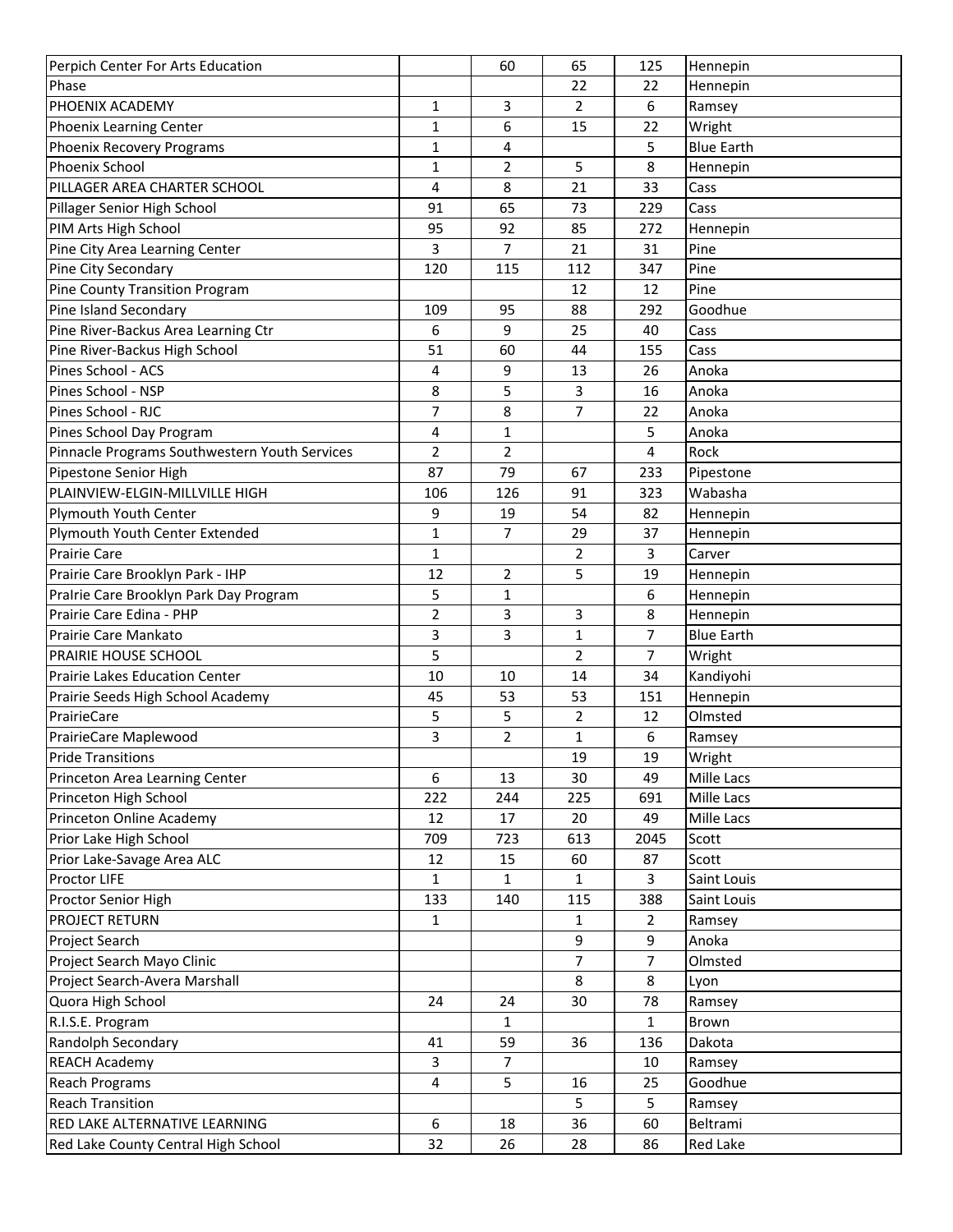| Red Lake Juvenile Detention Faclty                     | 5              | 2              |                | $\overline{7}$ | Beltrami            |
|--------------------------------------------------------|----------------|----------------|----------------|----------------|---------------------|
| Red Lake Secondary                                     | 59             | 78             | 55             | 192            | Beltrami            |
| Red River Area Learning Center                         | 21             | 20             | 34             | 75             | Clay                |
| <b>Red Rock Central Secondary</b>                      | 30             | 31             | 36             | 97             | Redwood             |
| Red Rock Ridge Area Learning Center                    | 4              | 10             | 8              | 22             | Cottonwood          |
| Red Wing Senior High                                   | 204            | 176            | 185            | 565            | Goodhue             |
| Redwood Valley Senior High                             | 77             | 85             | 82             | 244            | Redwood             |
| Renville County West Senior High                       | 39             | 38             | 28             | 105            | Renville            |
| Richfield College Experience Program                   | 13             | 7              | 38             | 58             | Hennepin            |
| Richfield Senior High                                  | 289            | 251            | 263            | 803            | Hennepin            |
| River Bend Area Learning Center                        | 19             | 14             | 14             | 47             | Brown               |
| River Bend Educational Center                          | 5              | 1              |                | 6              | Hennepin            |
| River Trail Learning Ctr @ LO Jacob                    | 18             | 17             | 11             | 46             | Anoka               |
| River Valley Academy ALC                               |                | 3              | 6              | 9              | Wabasha             |
| River's Edge Academy                                   | 20             | 20             | 13             | 53             | Ramsey              |
| Riverside Academy                                      | $\overline{7}$ | 14             | 12             | 33             | Isanti              |
| Riverside Academy IS                                   |                | 6              | 27             | 33             | Isanti              |
| Riverside School                                       | 8              | 5              | 7              | 20             | Dakota              |
| Riverway Secondary                                     | 9              | 8              | 9              | 26             | Winona              |
| Riverwoods School Non-Residential                      | $\mathbf{1}$   | $\overline{2}$ |                | 3              | <b>Stearns</b>      |
| Robbinsdale Armstrong Senior High                      | 495            | 500            | 465            | 1460           | Hennepin            |
| Robbinsdale Cooper Senior High                         | 501            | 369            | 389            | 1259           | Hennepin            |
| <b>Robbinsdale Transition Center</b>                   |                |                | 53             | 53             |                     |
| Rochester Academy for Independent Living (RAIL)        |                |                | 72             | 72             | Hennepin<br>Olmsted |
| Rochester Alternative Learning Center                  | 41             | 101            | 210            | 352            | Olmsted             |
|                                                        |                |                |                |                |                     |
| Rochester Alternative Learning Center Recovery Program |                | 4              | 8              | 12             | Olmsted             |
| Rochester Beacon Academy                               | 26             | 10             | $\overline{7}$ | 43             | Olmsted             |
| Rochester Phoenix Academy                              | 9              | 11             | 11             | 31             | Olmsted             |
| ROCHESTER STEM ACADEMY                                 | 33             | 24             | 33             | 90             | Olmsted             |
| Rock Bend HS ALC                                       | 2              | 6              | 6              | 14             | Nicollet            |
| Rockford Secondary                                     | 127            | 127            | 128            | 382            | Hennepin            |
| Rockridge Academy                                      | 13             | 11             | 14             | 38             | Saint Louis         |
| Rocori ALC                                             |                | $\mathbf{1}$   | 17             | 18             | Stearns             |
| Rocori Senior High                                     | 194            | 201            | 186            | 581            | Stearns             |
| Rogers Senior High                                     | 427            | 393            | 387            | 1207           | Hennepin            |
| Ronald McDonald House                                  |                | 2              |                | $\overline{2}$ | Hennepin            |
| <b>RONDO CAMPUS</b>                                    | 15             | 30             | 61             | 106            | Hennepin            |
| <b>Roosevelt Education Center</b>                      | $\overline{7}$ | 13             | $\overline{7}$ | 27             | Stearns             |
| Roosevelt High School - SWS                            |                |                | 3              | $\overline{3}$ | Hennepin            |
| Roosevelt Senior High                                  | 253            | 245            | 240            | 738            | Hennepin            |
| Rosa Parks Charter High School                         | 14             | 22             | 27             | 63             | Olmsted             |
| Roseau Secondary                                       | 103            | 99             | 77             | 279            | Roseau              |
| Rosemount Area Learning Center                         | 18             | 29             | 70             | 117            | Dakota              |
| Rosemount Senior High                                  | 654            | 621            | 508            | 1783           | Dakota              |
| Roseville Area Senior High                             | 605            | 563            | 551            | 1719           | Ramsey              |
| Rothsay Secondary                                      | 16             | 10             | 10             | 36             | Wilkin              |
| Royalton High School                                   | 72             | 77             | 63             | 212            | Morrison            |
| <b>RTR High School</b>                                 | 47             | 48             | 41             | 136            | Lincoln             |
| <b>RUM RIVER NORTH</b>                                 | 13             | 10             | 9              | 32             | Mille Lacs          |
| RUNESTONE REGIONAL LEARNING CENTER                     | 13             | 27             | 59             | 99             | Douglas             |
| Rush City Secondary                                    | 67             | 62             | 58             | 187            | Chisago             |
| Rushford-Peterson Senior High                          | 52             | 53             | 48             | 153            | Fillmore            |
| S St. Paul Community Lrng. Cntr.                       | 16             | 24             | 60             | 100            | Dakota              |
| Safe                                                   | 9              | 6              | 4              | 19             | Hennepin            |
|                                                        |                |                |                |                |                     |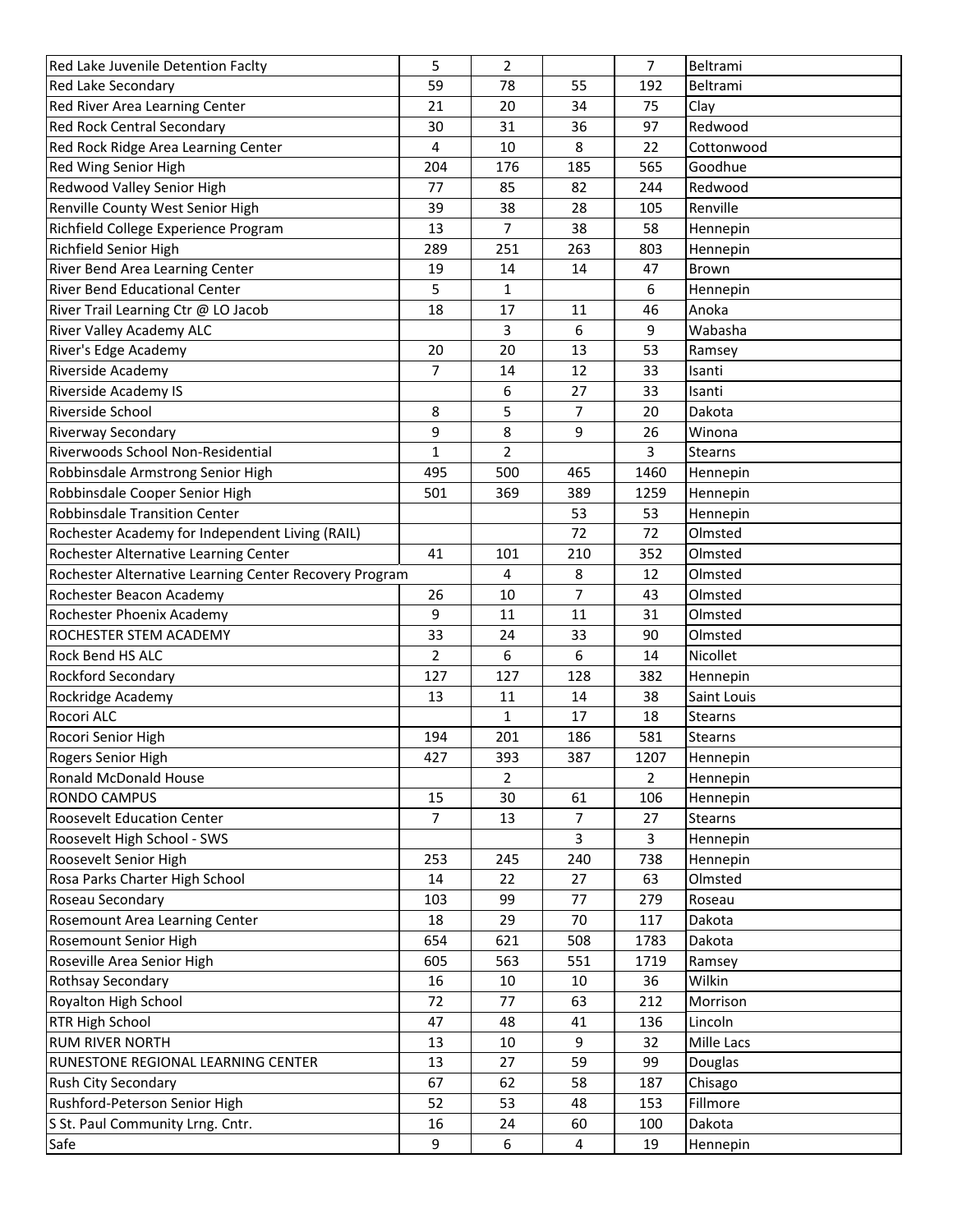| <b>SAGE Academy Charter School</b>                  | 15             | 23  | 20             | 58                 | Hennepin            |
|-----------------------------------------------------|----------------|-----|----------------|--------------------|---------------------|
| Sail Program                                        | 5              | 4   | 1              | 10                 | Wabasha             |
| Saints Academy                                      | 22             | 21  | 34             | 77                 | Anoka               |
| <b>Saints Guided Studies</b>                        |                | 8   | 14             | 22                 | Anoka               |
| Saints Online                                       | 4              | 20  | 31             | 55                 | Anoka               |
| Sartell Senior High                                 | 327            | 315 | 279            | 921                | <b>Stearns</b>      |
| Sauk Centre Secondary                               | 82             | 89  | 92             | 263                | <b>Stearns</b>      |
| Sauk Rapids-Rice Senior High                        | 341            | 354 | 341            | 1036               | Benton              |
| School of Environmental Studies                     |                | 187 | 162            | 349                | Dakota              |
| Sebeka Secondary                                    | 35             | 44  | 34             | 113                | Wadena              |
| Secondary Lighthouse                                | 4              | 5   | $\overline{7}$ | 16                 | Anoka               |
| <b>Secondary Special Education</b>                  |                |     | 25             | 25                 | Hennepin            |
| Secondary Technical Education Program S.T.E.P.      |                | 31  | 117            | 148                | Anoka               |
| Shakopee High School                                | 715            | 656 | 600            | 1971               | Scott               |
| Shakopee Sr ALC                                     | 18             | 36  | 31             | 85                 | Scott               |
| Sholund School for Girls                            | 3              | 3   | 4              | 10                 | Wright              |
| Sibley East-Arlington Senior High                   | 92             | 103 | 80             | 275                | Sibley              |
| Simley Alternative Program                          |                | 12  | 14             | 26                 | Dakota              |
| Simley Senior High                                  | 316            | 246 | 249            | 811                | Dakota              |
| Skillbuilding Opportunities for Academic Resiliency |                | 2   |                | $\overline{2}$     | Chisago             |
| Sleepy Eye Sec.                                     | 42             | 42  | 42             | 126                | Brown               |
| <b>SMEC ALC</b>                                     | $\overline{2}$ | 7   | 16             | 25                 | Fillmore            |
| SNW - Big Lake HS Transitions                       |                |     | 14             | 14                 | Sherburne           |
| SNW HS DCD Program                                  | 8              | 6   | 33             | 47                 | Wright              |
| SNW Monti HS EBD Program                            | 3              |     | 3              | 6                  | Wright              |
| <b>SOAR Campus</b>                                  |                | 1   | 64             | 65                 | Hennepin            |
| South Campus Education Center                       | 12             | 8   | 26             | 46                 | Ramsey              |
| South Education Center Academy                      | 5              | 23  | 58             | 86                 | Hennepin            |
| South Ridge Secondary                               | 46             | 35  | 44             | 125                | Saint Louis         |
| South Senior High                                   | 448            | 420 | 396            | 1264               | Hennepin            |
| South St. Paul Secondary                            | 245            | 207 | 202            | 654                | Dakota              |
| South Washington Alternative High School            | 9              | 26  | 62             | 97                 | Washington          |
| SOUTHERN PLAINS AREA LEARNING CNTR.                 | 15             | 8   | 22             | 45                 | Faribault           |
| Southern Plains Bridges                             | 4              | 5   | 3              | 12                 | Martin              |
| Southland Senior High                               |                | 35  | 28             |                    |                     |
| Southwest High School - SWS                         | 32             | 1   |                | 95<br>$\mathbf{1}$ | Mower<br>Hennepin   |
| Southwest Senior High                               | 530            | 466 | 430            | 1426               |                     |
| Special Ed.                                         |                |     | 14             | 14                 | Hennepin            |
| <b>Special Education Facilities</b>                 |                |     | 68             | 68                 | Hennepin<br>Stearns |
| Spectrum High School                                | 116            | 91  | 81             | 288                | Sherburne           |
| <b>Spring Grove Secondary</b>                       | 26             | 30  | 30             | 86                 | Houston             |
| Spring Lake Park Senior High                        | 483            | 405 | 420            | 1308               | Anoka               |
| Springfield Secondary                               | 42             | 43  | 46             | 131                | Brown               |
| St Cloud Area Learning Center                       |                |     |                | 284                |                     |
|                                                     | 15             | 68  | 201            |                    | Stearns             |
| St Cloud Hospital Progs-Residential                 | 9              | 5   | 3              | 17                 | Stearns             |
| St Croix Valley Area Learning Cntr.                 | 9              | 21  | 43             | 73                 | Washington          |
| St Paul Conservatory Performing Art                 | 97             | 110 | 131            | 338                | Ramsey              |
| St. Anthony Village Senior High                     | 171            | 166 | 170            | 507                | Hennepin            |
| St. Charles Secondary                               | 66             | 77  | 68             | 211                | Winona              |
| St. Clair Secondary                                 | 48             | 54  | 38             | 140                | <b>Blue Earth</b>   |
| St. Cloud Group Home                                | 1              |     | 1              | $\overline{2}$     | Stearns             |
| St. Cloud Hospital Programs Non-Res                 | $\mathbf{1}$   |     | 1              | $\overline{2}$     | Stearns             |
| St. Croix Preparatory Academy Upper                 | 97             | 99  | 86             | 282                | Washington          |
| St. Francis High                                    | 336            | 327 | 305            | 968                | Anoka               |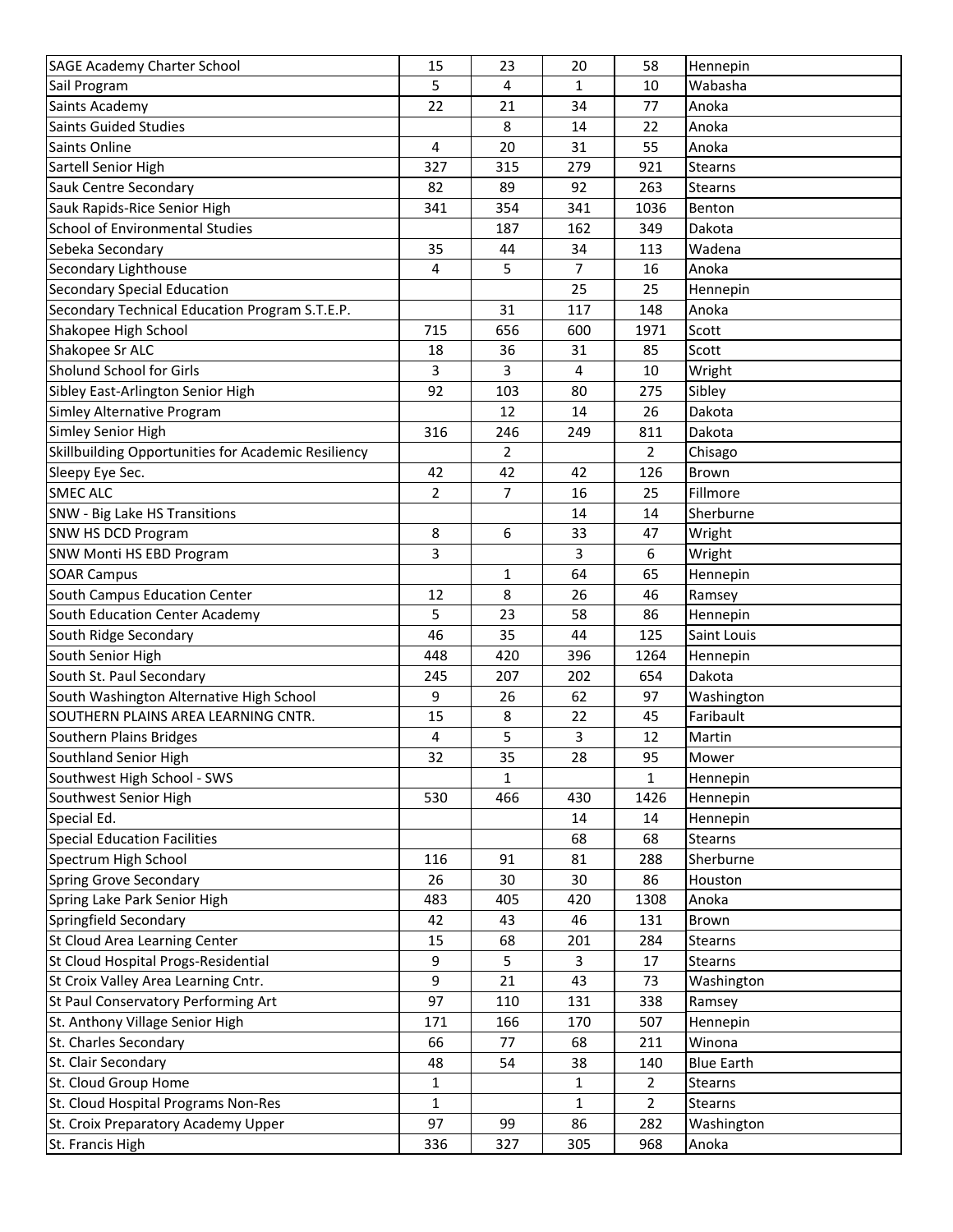| St. James Middle/High School             | 69             | 60           | 73                  | 202                     | Watonwan       |
|------------------------------------------|----------------|--------------|---------------------|-------------------------|----------------|
| St. Louis Park Senior High               | 376            | 377          | 323                 | 1076                    | Hennepin       |
| St. Michael-Albertville Senior High      | 573            | 528          | 497                 | 1598                    | Wright         |
| St. Peter High School                    | 158            | 185          | 174                 | 517                     | Nicollet       |
| <b>STAARS</b>                            |                |              | 11                  | 11                      | Dakota         |
| <b>Stadium View</b>                      | 12             | 13           | 17                  | 42                      | Hennepin       |
| <b>Staples-Motley Senior High</b>        | 84             | 77           | 101                 | 262                     |                |
| <b>Step</b>                              |                |              | 41                  | 41                      | Washington     |
| STEP ACADEMY CHARTER SCHOOL              | 61             | 45           | 45                  | 151                     | Ramsey         |
| <b>STEP Ahead High School</b>            | 18             | 39           | 54                  | 111                     | Anoka          |
| Step TD Program                          |                |              | 21                  | 21                      | Wright         |
| Stephen Senior High                      | 27             | 27           | 18                  | 72                      | Marshall       |
| <b>Steps Toward Adult Responsibility</b> |                |              | 34                  | 34                      | Carver         |
| Stewartville Senior High                 | 145            | 152          | 135                 | 432                     | Olmsted        |
| Stillwater Area High School              | 704            | 690          | 661                 | 2055                    | Washington     |
| <b>Strive Secondary</b>                  |                | 1            |                     | 1                       | Hennepin       |
| <b>Strive Transition</b>                 |                | 1            | 4                   | 5                       | Hennepin       |
| <b>Success Program</b>                   | 1              | 6            | $\mathbf{1}$        | 8                       | Mower          |
| <b>Summit Learning Program</b>           | 4              | 7            | 5                   | 16                      | Houston        |
| Sun                                      | 11             | 9            | 7                   | 27                      | Hennepin       |
| <b>Sun Transition</b>                    |                |              | 51                  | 51                      | Hennepin       |
| <b>Superior Academy</b>                  | 1              | $\mathbf{1}$ | 3                   | 5                       | Saint Louis    |
| <b>SW Metro ALC</b>                      | 13             | 31           | 59                  | 103                     | Carver         |
| SW Metro CCJ                             |                | $\mathbf{1}$ | $\overline{2}$      | 3                       | Scott          |
| SW Metro Day Treatment                   | 6              | 4            | 2                   | 12                      | Scott          |
| SW Metro Independent Study               |                | 3            | 9                   | 12                      | Scott          |
| <b>SW Metro JAF</b>                      | 1              | 1            |                     | $\overline{2}$          | Scott          |
| SW Metro Level 4 Programs                | 10             | 16           | 34                  | 60                      | Scott          |
| SW Metro Online Learning                 |                |              | 6                   | 6                       | Scott          |
| SW Shakopee Special Ed                   |                |              | 41                  | 41                      | Scott          |
| Swanville Secondary                      | 21             | 20           | 17                  | 58                      | Morrison       |
| <b>SWMetro Waseca</b>                    | 3              | $\mathbf{1}$ | 3                   | $\overline{7}$          | Scott          |
| <b>SWWC ELC - Belview</b>                | 4              | 5            |                     | 9                       |                |
| <b>SWWC ELC - Cosmos</b>                 |                | 6            |                     | 15                      | Lyon<br>Meeker |
| SWWC ELC - Montevideo                    | 4              |              | 5<br>$\overline{2}$ |                         |                |
|                                          | $\overline{2}$ |              |                     | $\overline{\mathbf{4}}$ | Chippewa       |
| <b>SWWC ELC - Pipestone</b>              | 2              | 1            |                     | 3                       | Pipestone      |
| SWWC ELC - Willmar                       | 2              | 3            |                     | 5                       | Kandiyohi      |
| SWWC ELC - Windom                        | 6              | 6            | 6                   | 18                      | Cottonwood     |
| <b>Tartan Senior High</b>                | 455            | 418          | 390                 | 1263                    | Washington     |
| <b>Tassel Transition</b>                 |                |              | 60                  | 60                      | Hennepin       |
| <b>TEA</b>                               | 5              | 4            | 4                   | 13                      | Dakota         |
| Technical Senior High                    | 401            | 378          | 399                 | 1178                    | Stearns        |
| The Alternative Program (TAP)            | 49             | 29           | 29                  | 107                     | Hennepin       |
| The Anicca Program                       | 4              | 5            |                     | 9                       | Carver         |
| The Annica Program                       | 4              | 4            | 3                   | 11                      | Carver         |
| The Bridge                               |                |              | 18                  | 18                      | Saint Louis    |
| The Next Step                            |                |              | 96                  | 96                      | Ramsey         |
| THE WILLOWS                              | 4              | 5            | 7                   | 16                      | Anoka          |
| Tower View Alternative High School       | $\overline{2}$ | 25           | 40                  | 67                      | Goodhue        |
| <b>Tracy Secondary</b>                   | 75             | 57           | 67                  | 199                     | Lyon           |
| Transition 15                            |                |              | 16                  | 16                      | Anoka          |
| <b>Transition 2 Success</b>              |                |              | 14                  | 14                      | Olmsted        |
| <b>Transition Plus</b>                   |                |              | 119                 | 119                     | Dakota         |
| <b>Transition Plus</b>                   |                |              | 76                  | 76                      | Hennepin       |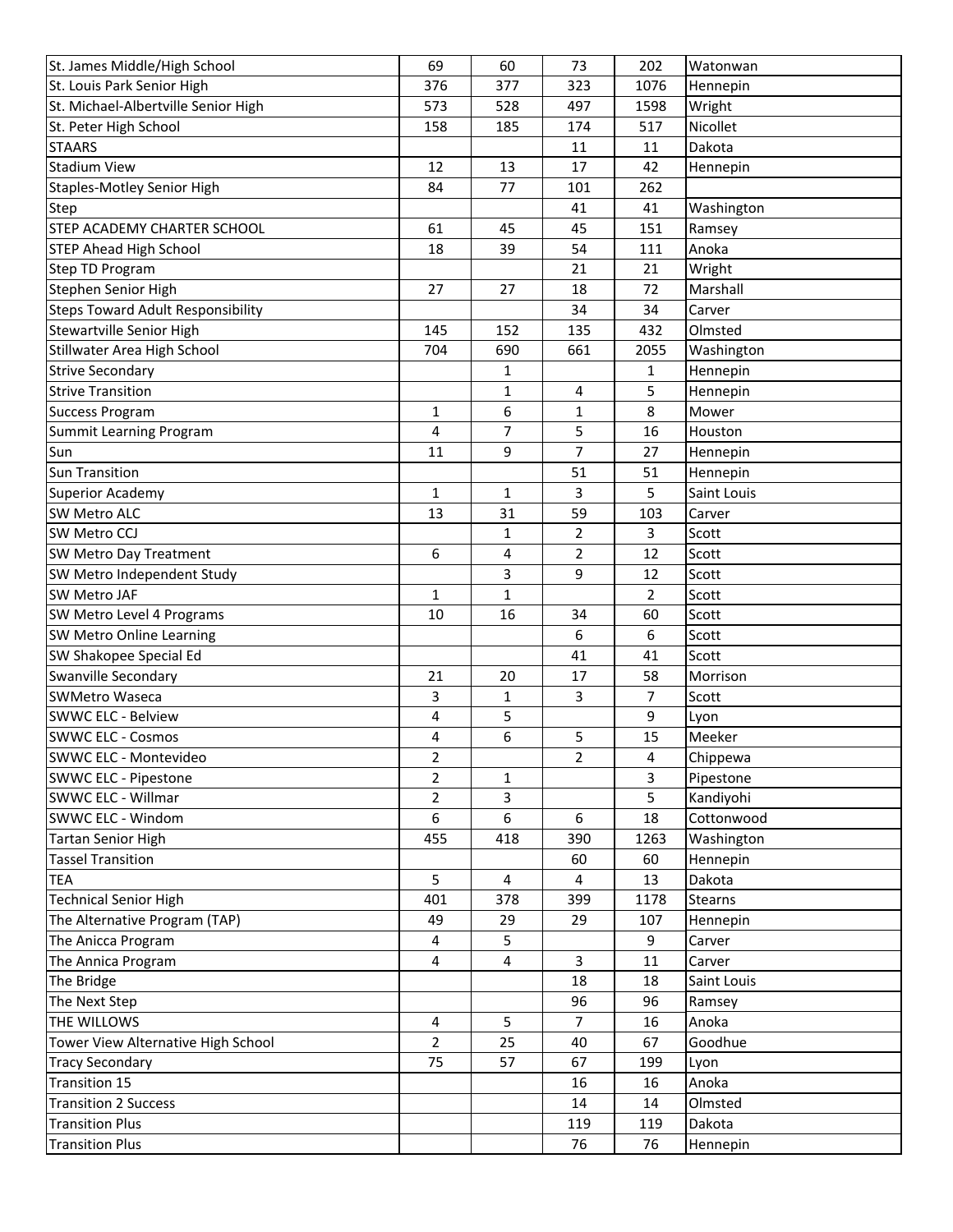| <b>Transition Plus Services</b>                          |                |                | 261                  | 261     | Hennepin             |
|----------------------------------------------------------|----------------|----------------|----------------------|---------|----------------------|
| <b>Transitions</b>                                       |                |                | 81                   | 81      | Washington           |
| Transitions 110                                          |                |                | 6                    | 6       | Carver               |
| <b>Transitions School</b>                                |                |                | 5                    | 5       | Anoka                |
| <b>Trek Program</b>                                      |                |                | 3                    | 3       | Wright               |
| <b>TrekNorth High School</b>                             | 32             | 37             | 34                   | 103     | Beltrami             |
| Tri-City United High School                              | 139            | 137            | 138                  | 414     | Lesueur              |
| <b>Tri-County Secondary</b>                              | 16             | 12             | 17                   | 45      | Kittson              |
| TRIO Wolf Creek Distance Learning                        | 13             | 39             | 107                  | 159     | Chisago              |
| <b>Triton High School</b>                                | 87             | 84             | 79                   | 250     | Dodge                |
| <b>Truman Secondary</b>                                  | 15             | 10             | 9                    | 34      | Martin               |
| <b>Twin Cities Academy</b>                               | 74             | 68             | 79                   | 221     | Ramsey               |
| Two Harbors Secondary                                    | 90             | 91             | 93                   | 274     | Lake                 |
| Ubah Medical Academy Charter School                      | 58             | 57             | 70                   | 185     | Hennepin             |
| Ulen-Hitterdal Secondary                                 | 21             | 30             | 20                   | 71      | Clay                 |
| <b>Underwood Secondary</b>                               | 50             | 48             | 40                   | 138     | <b>Otter Tail</b>    |
| United Hospital Adolescent Program                       | 3              | $\mathbf{1}$   | $\mathbf{1}$         | 5       | Ramsey               |
| United South Central High School                         | 59             | 58             | 52                   | 169     | Faribault            |
| <b>Unity Campus</b>                                      | 27             | 19             | 50                   | 96      | Hennepin             |
| Upper Mississippi High Academy                           | 40             | 40             | 26                   | 106     | Ramsey               |
| Upsala Secondary                                         | 31             | 36             | 29                   | 96      | Morrison             |
| <b>VECTOR Basic</b>                                      |                |                | 35                   | 35      | Hennepin             |
| <b>VECTOR Low Incidence</b>                              |                |                | 25                   | 25      | Hennepin             |
| Venture Academy                                          | 55             | 54             | 47                   | 156     | Hennepin             |
| Vermilion Country School                                 | 5              | 11             | 6                    | 22      | Saint Louis          |
| Verndale Secondary                                       | 55             | 41             | 35                   | 131     | Wadena               |
| <b>VILLAGE RANCH ALTERNATIVE PROGRAM</b>                 | 9              | 6              | $\overline{7}$       | 22      | Wright               |
| Virginia Secondary                                       | 120            | 125            | 90                   | 335     | Saint Louis          |
|                                                          |                | 6              | $\overline{2}$       | 13      |                      |
| Vision                                                   | 5              |                |                      |         | Pine                 |
| VOA High School<br><b>Volunteers of America Extended</b> | 6              | 16             | 75<br>$\overline{7}$ | 97      | Hennepin             |
|                                                          |                | 2              | 13                   | 9<br>39 | Hennepin<br>Beltrami |
| Voyageurs Expeditionary School                           | 13             | 13             |                      |         |                      |
| W. H. A. Alternative Program                             | 4              | 7              | 1                    | 12      | Cass                 |
| W.O.R.K. Program                                         | $\overline{2}$ | $\mathbf{1}$   | 3                    | 6       | Brown                |
| Wabasha-Kellogg Secondary                                | 36             | 39             | 46                   | 121     | Wabasha              |
| <b>Wabasso Secondary</b>                                 | 41             | 50             | 36                   | 127     | Redwood              |
| Waconia High School                                      | 315            | 307            | 314                  | 936     | Carver               |
| <b>Waconia Learning Center</b>                           | 6              | 16             | 22                   | 44      | Carver               |
| Waconia Learning Center Summer School/After School       | $\mathbf{1}$   | 3              | 11                   | 15      | Carver               |
| Wadena-Deer Creek Senior High                            | 63             | 67             | 71                   | 201     | Wadena               |
| Walker-Hackensack-Akeley Sec.                            | 51             | 56             | 53                   | 160     | Cass                 |
| Warren-Alvarado-Oslo Secondary                           | 33             | 31             | 27                   | 91      | Marshall             |
| Warroad High School                                      | 72             | 79             | 73                   | 224     | Roseau               |
| Waseca Area Learning Center                              | 11             | $\overline{7}$ | 34                   | 52      | Waseca               |
| Waseca Senior High                                       | 150            | 165            | 127                  | 442     | Waseca               |
| Washburn Senior High                                     | 416            | 408            | 378                  | 1202    | Hennepin             |
| Washington Tech Secondary Magnet                         | 294            | 272            | 252                  | 818     | Ramsey               |
| Watershed High School                                    | 9              | 11             | 25                   | 45      | Hennepin             |
| Watertown Mayer High                                     | 105            | 110            | 151                  | 366     | Carver               |
| Waterville-Elysian-Morristown Sr.                        | 53             | 54             | 59                   | 166     | Lesueur              |
| <b>Waubun ALC</b>                                        | 3              | 6              | 3                    | 12      | Mahnomen             |
| Waubun Area Learning Program                             | 3              | 2              | 1                    | 6       | Mahnomen             |
| <b>Waubun Secondary</b>                                  | 43             | 27             | 29                   | 99      | Mahnomen             |
| Wayzata High                                             | 906            | 878            | 804                  | 2588    | Hennepin             |